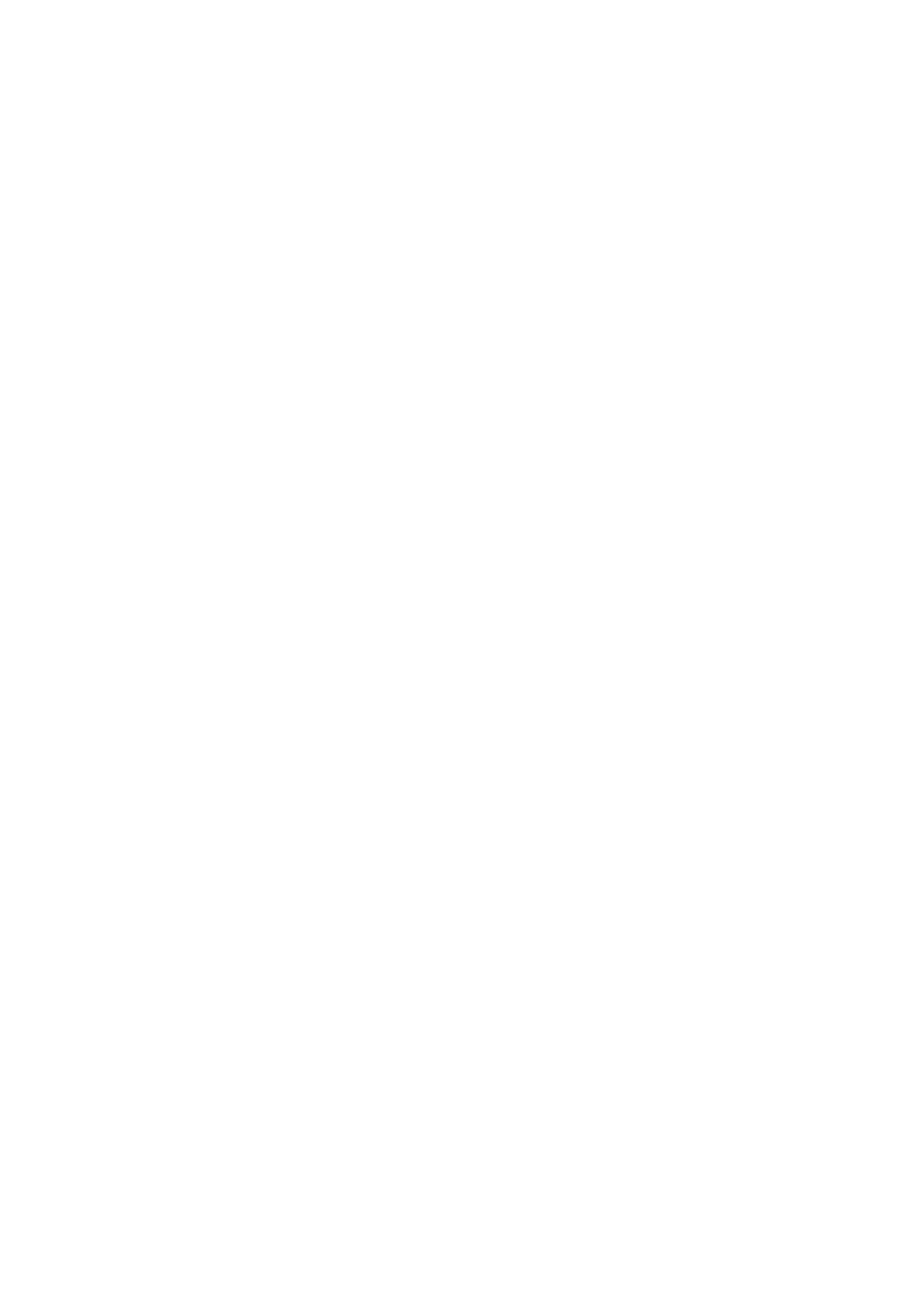## **LOCAL GOVERNMENT ACT 1995**

CITY OF BUSSELTON

## **STANDING ORDERS LOCAL LAW 2018**

## ARRANGEMENT

## **PART 1—PRELIMINARY**

1.1 Short title

1.2 Commencement

1.3 Application and intent

- 1.4 Terms used
- 1.5 Repeal

#### **PART 2—ESTABLISHMENT AND MEMBERSHIP OF COMMITTEES**

- 2.1 Establishment of committees
- 2.2 Types of committees
- 2.3 Delegation of some powers and duties to certain committees
- 2.4 Limits on delegation of powers and duties to certain committees
- 2.5 Appointment of committee members
- 2.6 Tenure of committee membership
- 2.7 Appointment of deputies
- 2.8 Resignation of committee members
- 2.9 Register of delegations to committees
- 2.10 Committees to report

#### **PART 3—CALLING AND CONVENING MEETINGS**

- 3.1 Ordinary and special Council meetings
- 3.2 Calling Council meetings
- 3.3 Convening Council meetings
- 3.4 Calling committee meetings
- 3.5 Public notice of meetings

## **PART 4—PRESIDING MEMBER AND QUORUM**

*Division 1—Presiding member*

- 4.1 Who presides
- 4.2 When the Deputy Mayor can act
- 4.3 Who acts if no Mayor or Deputy Mayor
- 4.4 Election of presiding members of committees
- 4.5 Election of deputy presiding members of committees
- 4.6 Functions of deputy presiding members
- 4.7 Who acts if no presiding member

#### *Division 2—Quorum*

- 4.8 Quorum for meetings
- 4.9 Reduction of quorum for Council meetings
- 4.10 Reduction of quorum for committee meetings
- 4.11 Procedure where no quorum to begin a meeting
- 4.12 Procedure where quorum not present during a meeting
- 4.13 Names to be recorded
- 4.14 Adjourned meeting procedures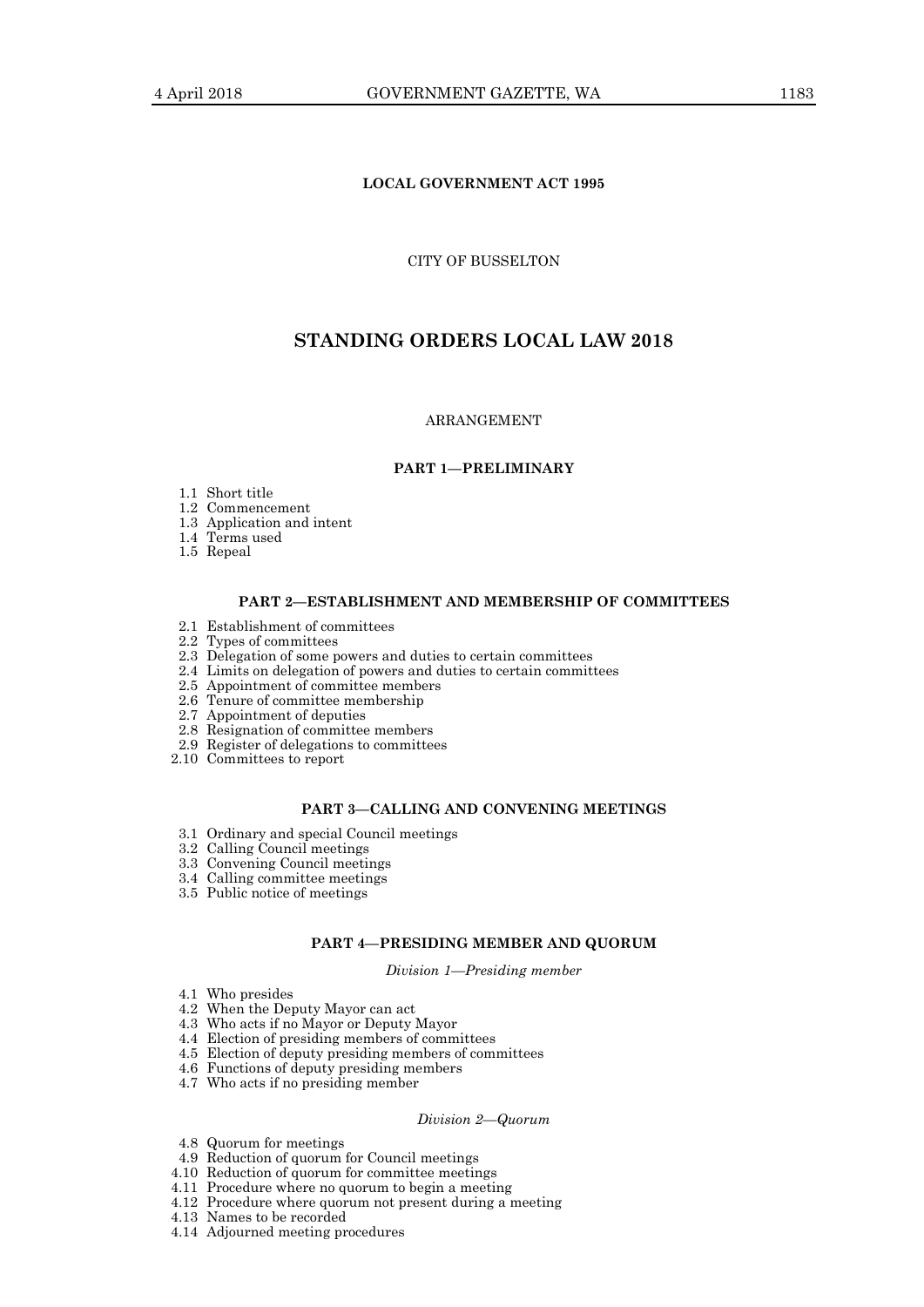## **PART 5—BUSINESS OF A MEETING**

- 5.1 Business to be specified
- 5.2 Order of business
- 5.3 Announcements without discussion
- 5.4 Grant of leave of absence
- 5.5 Leave of absence
- 5.6 Questions on notice
- 5.7 Items brought forward for the convenience of those in the public gallery
- 5.8 Motions of which previous notice has been given
- 5.9 Urgent business
- 5.10 Adoption by exception resolution

#### **PART 6—PUBLIC PARTICIPATION**

- 6.1 Meetings generally open to the public
- 6.2 Meetings not open to the public
- 6.3 Question time for the public
- 6.4 Question time for the public at certain meetings
- 6.5 Minimum question time for the public
- 6.6 Procedures for question time for the public 6.7 Other procedures for question time for the public
- 6.8 Distinguished visitors
- 6.9 Petitions
- 6.10 Presentations by parties with an interest
- 6.11 Deputations
- 6.12 Participation at committee meetings
- 6.13 Confidentiality of information withheld
- 6.14 Recording of proceedings
- 6.15 Prevention of disturbance

#### **PART 7—QUESTIONS DURING DEBATE**

7.1 Questions during debate

#### **PART 8—CONDUCT OF MEMBERS**

- 8.1 Members to be in their proper places at Council meetings
- 8.2 Respect to the presiding member
- 8.3 Titles to be used
- 8.4 Entering or leaving a meeting
- 8.5 Members to indicate their intention to speak
- 8.6 Members to rise
- 8.7 Priority of speaking
- 8.8 Presiding member may take part in debates
- 8.9 Relevance
- 8.10 Speaking twice
- 8.11 Duration of speeches
- 8.12 No speaking after conclusion of debate
- 8.13 No interruption
- 8.14 Personal explanations
- 8.15 No reopening of discussion
- 8.16 Adverse reflection
- 8.17 Withdrawal of offensive language

#### **PART 9—PRESERVING ORDER**

- 9.1 Presiding member to preserve order
- 9.2 Point of order
- 9.3 Procedures on a point of order
- 9.4 Ruling by the presiding member
- 9.5 Continued breach of order
- 9.6 Right of presiding member to adjourn

## **PART 10—DEBATE OF SUBSTANTIVE MOTIONS**

- 10.1 Motions to be stated and in writing
- 10.2 Motions to be supported
- 10.3 Unopposed business
- 10.4 Only one substantive motion at a time
- 10.5 Complex motions
- 10.6 Order of call in debate
- 10.7 Member may require motion or amendment to be read
- 10.8 Consent of seconder required for alteration
- 10.9 Number and order of amendments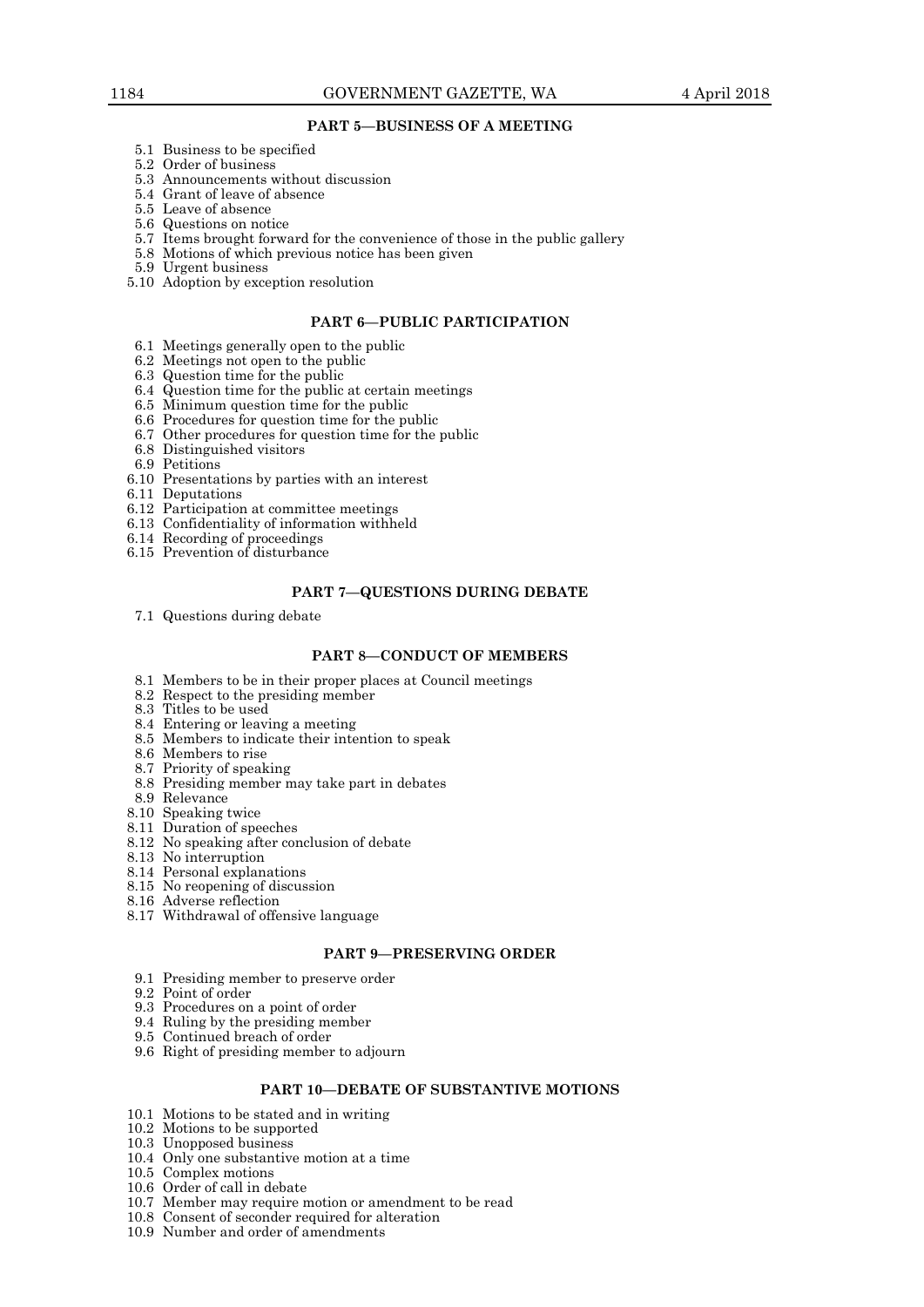- 10.10 When amendment may be moved
- 10.11 Form of an amendment
- 10.12 Amendment must not negate original motion
- 10.13 Relevance of amendments
- 10.14 Mover of motion may speak on amendment
- 10.15 Effect of an amendment
- 10.16 Withdrawal of motion or amendment
- 10.17 Right of reply
- 10.18 Foreshadowing alternative motions

## **PART 11—PROCEDURAL MOTIONS**

- 11.1 Permissible procedural motions
- 11.2 No debate
- 11.3 Who may move
- 11.4 Procedural motions—right of reply on substantive motion
- 11.5 Item to be referred or adjourned
- 11.6 Meeting now adjourn
- 11.7 Motion to be put
- 11.8 Member to be no longer heard
- 11.9 Ruling of the presiding member to be disagreed with

## **PART 12—DISCLOSURE OF INTERESTS**

- 12.1 Disclosure of interests
- 12.2 Separation of committee recommendations

## **PART 13—VOTING**

- 13.1 Motion—when put
- 13.2 Voting
- 13.3 Majorities required for decisions
- 13.4 Method of taking vote

## **PART 14—MINUTES OF MEETINGS**

- 14.1 Keeping of minutes
- 14.2 Content of minutes
- 14.3 Public inspection of unconfirmed minutes
- 14.4 Confirmation of minutes

## **PART 15—REVOKING OR CHANGING DECISIONS**

15.1 Requirements to revoke or change decisions

#### **PART 16—SUSPENSION OF STANDING ORDERS**

- 16.1 Suspension of standing orders
- 16.2 Where standing orders do not apply

## **PART 17—MEETINGS OF ELECTORS**

- 17.1 Electors' general meetings
- 17.2 Matters for discussion at electors' general meetings
- 17.3 Electors' special meetings
- 17.4 Requests for electors' special meetings
- 17.5 Convening electors' meetings
- 17.6 Who presides at electors' meetings
- 17.7 Procedure for electors' meetings
- 17.8 Participation of non-electors
- 17.9 Voting at electors' meetings
- 17.10 Minutes of electors' meetings
- 17.11 Decisions made at electors' meetings

#### **PART 18—ENFORCEMENT**

- 18.1 Penalty for breach
- 18.2 Who can prosecute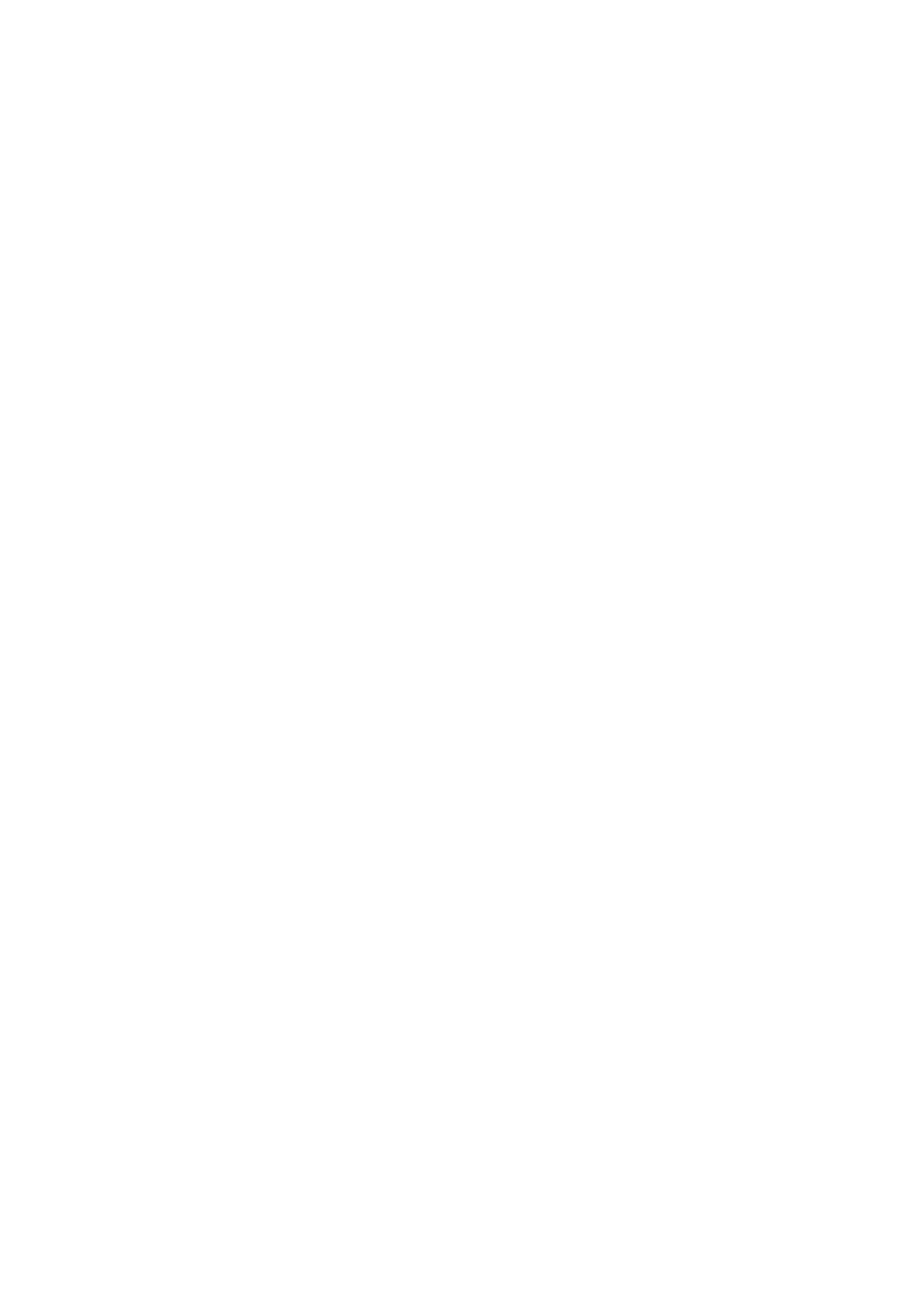## **LOCAL GOVERNMENT ACT 1995**

## CITY OF BUSSELTON

## **STANDING ORDERS LOCAL LAW 2018**

Under the powers conferred on it by the *Local Government Act 1995* and under all other relevant powers, the Council of the City of Busselton resolved on 14 March 2018 to make this local law.

#### **PART 1—PRELIMINARY**

## **1.1 Short title**

This local law is the *City of Busselton Standing Orders Local Law 2018*.

#### **1.2 Commencement**

This local law will come into operation 14 days after the day on which it is published in the *Government Gazette*.

#### **1.3 Application and intent**

(1) This local law provides rules and guidelines which apply to the conduct of meetings of the Council and its committees and to meetings of electors.

(2) All meetings are to be conducted in accordance with the Act, the Administration Regulations and this local law.

(3) This local law is intended to result in—

- (a) better decision-making by the Council and committees;
- (b) the orderly conduct of meetings dealing with Council business;
- (c) better understanding of the process of conducting meetings; and
- (d) the more efficient and effective use of time at meetings.

## **1.4 Terms used**

In this local law unless the context otherwise requires—

*75% majority* has the meaning given to it in the Act;

*absolute majority* has the meaning given to it in the Act;

*Administration Regulations* means the *Local Government (Administration) Regulations 1996*; *Act* means the *Local Government Act 1995*;

*CEO* means the Chief Executive Officer of the City;

*City* means the City of Busselton;

*Code of Conduct* means the City's code of conduct, applying to members and employees, as in force from time to time;

*committee* means a committee of the Council established under section 5.8 of the Act;

*Council* means the council of the City;

*Deputy Mayor* means the deputy mayor of the City;

*employee* means an employee of the City;

*Mayor* means the mayor of the City;

*meeting* means a meeting of the Council or a committee, as the context requires;

*member* means—

- (a) in relation to the Council, an elected member of the City;
- (b) in relation to a committee, a member of that committee;

*Minister* means the Minister responsible for administering the Act;

#### *presiding member* means—

- (a) in respect of the Council, the person presiding under section 5.6 of the Act; and
- (b) in respect of a committee, the person presiding under sections 5.12, 5.13, and 5.14 of the Act;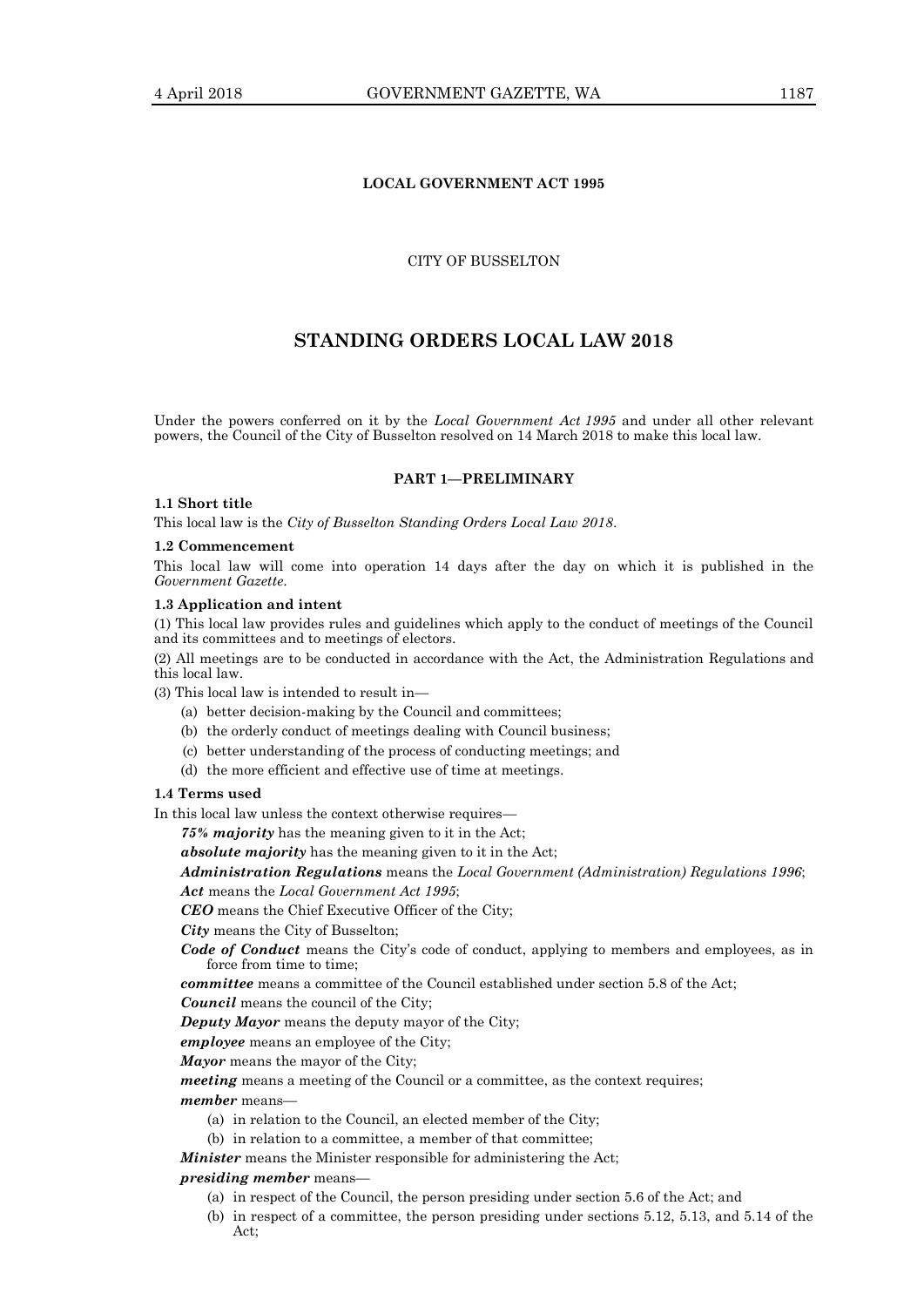*Rules of Conduct Regulations* means the *Local Government (Rules of Conduct) Regulations 2007*;

*simple majority* means more than 50% of the members present and voting;

*special majority* has the meaning given to it in the Act;

*substantive motion* means an original motion or an original motion as amended, but does not include an amendment or a procedural motion; and

*these standing orders* means the provisions of this local law.

## **1.5 Repeal**

The *Shire of Busselton Standing Orders Local Law 2010*, published in the *Government Gazette* on 9 May 2011, is repealed.

## **PART 2—ESTABLISHMENT AND MEMBERSHIP OF COMMITTEES**

## **2.1 Establishment of committees**

(1) The establishment of committees is dealt with in the Act.

(2) A Council resolution to establish a committee under section 5.8 of the Act is to include—

- (a) the terms of reference of the committee;
- (b) either-
	- (i) the names or titles of the members, employees and any other persons to be appointed to the committee; or
	- (ii) the number of members, officers and any other persons to be appointed to the committee and a provision that they be appointed under a separate resolution; and
- (c) details of the delegation of any powers or duties to the committee under section 5.16 of the Act.

## **2.2 Types of committees**

The types of committees are dealt with in the Act.

## **2.3 Delegation of some powers and duties to certain committees**

The delegation of some powers and duties to certain committees is dealt with in the Act.

## **2.4 Limits on delegation of powers and duties to certain committees**

The limits on the delegation of powers and duties to certain committees are dealt with in the Act.

#### **2.5 Appointment of committee members**

The appointment of committee members is dealt with in the Act.

#### **2.6 Tenure of committee membership**

Tenure of committee membership is dealt with in the Act.

#### **2.7 Appointment of deputies**

The appointment of a person to be a deputy of a member of a committee is dealt with in the Act.

## **2.8 Resignation of committee members**

The resignation of committee members is dealt with in the Administration Regulations.

## **2.9 Register of delegations to committees**

The register of delegations to committees is dealt with in the Act.

## **2.10 Committees to report**

A committee—

- (a) is answerable to the Council;
- (b) is to report on its activities when, and to the extent, required by the Council; and
- (c) is to prepare and submit to the Council reports containing recommendations.

## **PART 3—CALLING AND CONVENING MEETINGS**

## **3.1 Ordinary and special Council meetings**

(1) Ordinary and special Council meetings are dealt with in the Act.

(2) An ordinary meeting of the Council is for the purpose of considering and dealing with the ordinary business of the Council.

(3) A special meeting of the Council may be held for the purpose of considering and dealing with Council business that is urgent, complex in nature, for a particular purpose or confidential.

## **3.2 Calling Council meetings**

The calling of Council meetings is dealt with in the Act.

## **3.3 Convening Council meetings**

(1) The convening of a Council meeting is dealt with in the Act.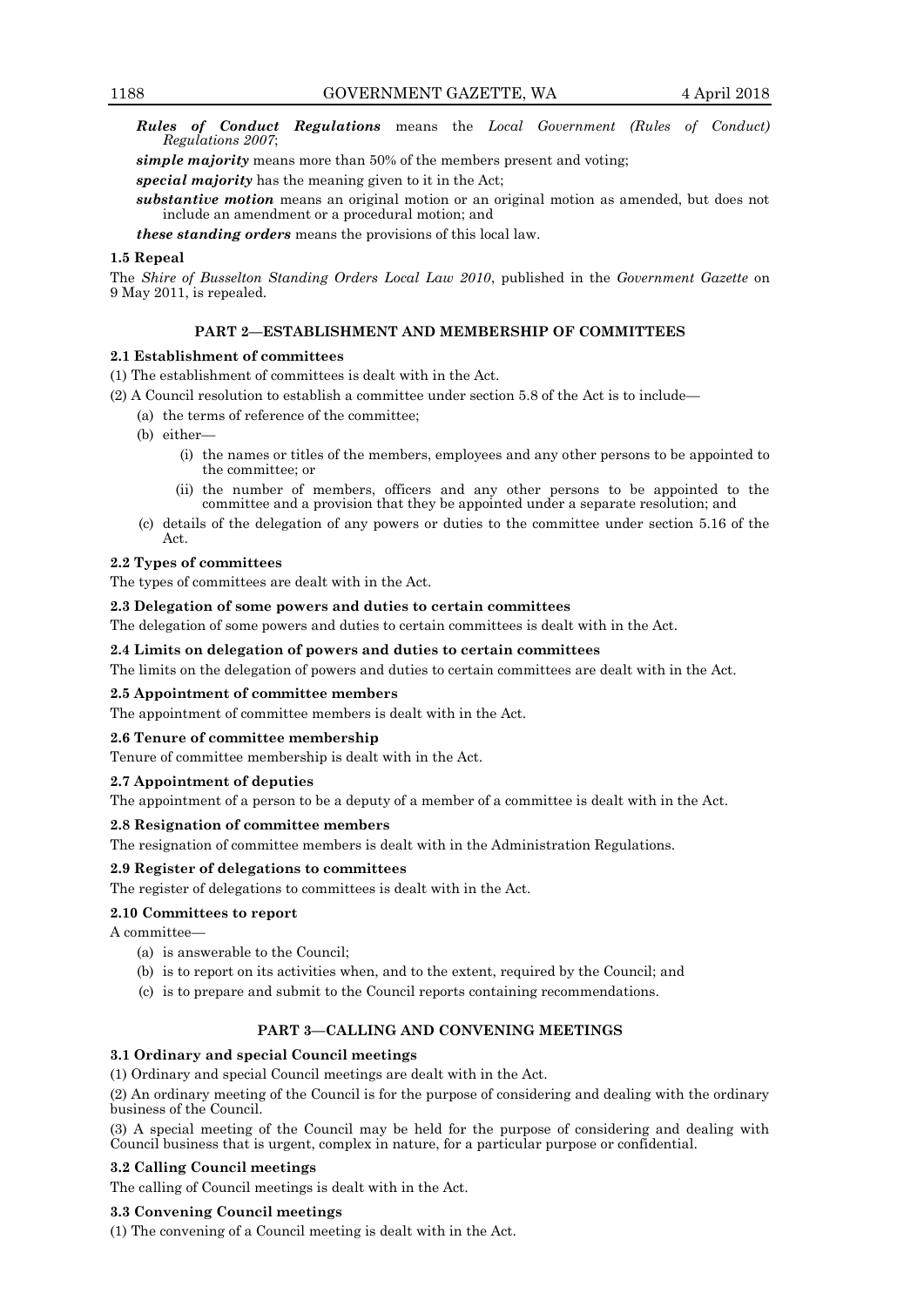(2) Subject to subclause (3), the CEO is to give at least 72 hours notice, for the purposes of section 5.5 of the Act, in convening a special meeting of the Council.

(3) Where, in the opinion of the Mayor or at least one-third of the members, there is a need to meet urgently, the CEO may give a lesser period of notice of a special Council meeting.

#### **3.4 Calling committee meetings**

A meeting of a committee is to be held—

- (a) if called for in a verbal or written request to the CEO by the Mayor or the presiding member of the committee, advising the date and purpose of the proposed meeting;
- (b) if called for by at least one-third of the members of the committee in a notice to the CEO, setting out the date and purpose of the proposed meeting; or
- (c) in accordance with a decision of the Council or the committee.

## **3.5 Public notice of meetings**

Public notice of meetings is dealt with in the Administration Regulations.

## **PART 4—PRESIDING MEMBER AND QUORUM**

*Division 1—Presiding member*

## **4.1 Who presides**

Who presides at a Council meeting is dealt with in the Act.

## **4.2 When the Deputy Mayor can act**

When the Deputy Mayor can act is dealt with in the Act.

#### **4.3 Who acts if no Mayor or Deputy Mayor**

Who acts if there is no Mayor or Deputy Mayor is dealt with in the Act.

## **4.4 Election of presiding members of committees**

The election of presiding members of committees is dealt with in the Act.

#### **4.5 Election of deputy presiding members of committees**

The election of deputy presiding members of committees is dealt with in the Act.

## **4.6 Functions of deputy presiding members**

The functions of deputy presiding members are dealt with in the Act.

## **4.7 Who acts if no presiding member**

Who acts if no presiding member is dealt with in the Act.

*Division 2—Quorum*

## **4.8 Quorum for meetings**

The quorum for meetings is dealt with in the Act.

#### **4.9 Reduction of quorum for Council meetings**

The power of the Minister to reduce the number for a quorum and certain majorities is dealt with in the Act.

## **4.10 Reduction of quorum for committee meetings**

The reduction of a quorum for committee meetings is dealt with in the Act.

#### **4.11 Procedure where no quorum to begin a meeting**

The procedure where there is no quorum to begin a meeting is dealt with in the Administration Regulations.

#### **4.12 Procedure where quorum not present during a meeting**

If, at any time during a meeting, a quorum is not present—

- (a) the presiding member is immediately to suspend the proceedings of the meeting for a period of up to 15 minutes;
- (b) if a quorum is not present at the expiry of the suspension period under paragraph (a), the presiding member may either adjourn the meeting to some future time or date or may extend the extension period for a further period of up to 30 minutes; and
- (c) if a quorum is not present at the expiry of the extended period of suspension under paragraph (b), the presiding member is to adjourn the meeting to a later time on the same day or to another day.

#### **4.13 Names to be recorded**

At any meeting—

- (a) at which there is not a quorum present; or
- (b) which is adjourned for want of a quorum,

the names of the members then present are to be recorded in the minutes.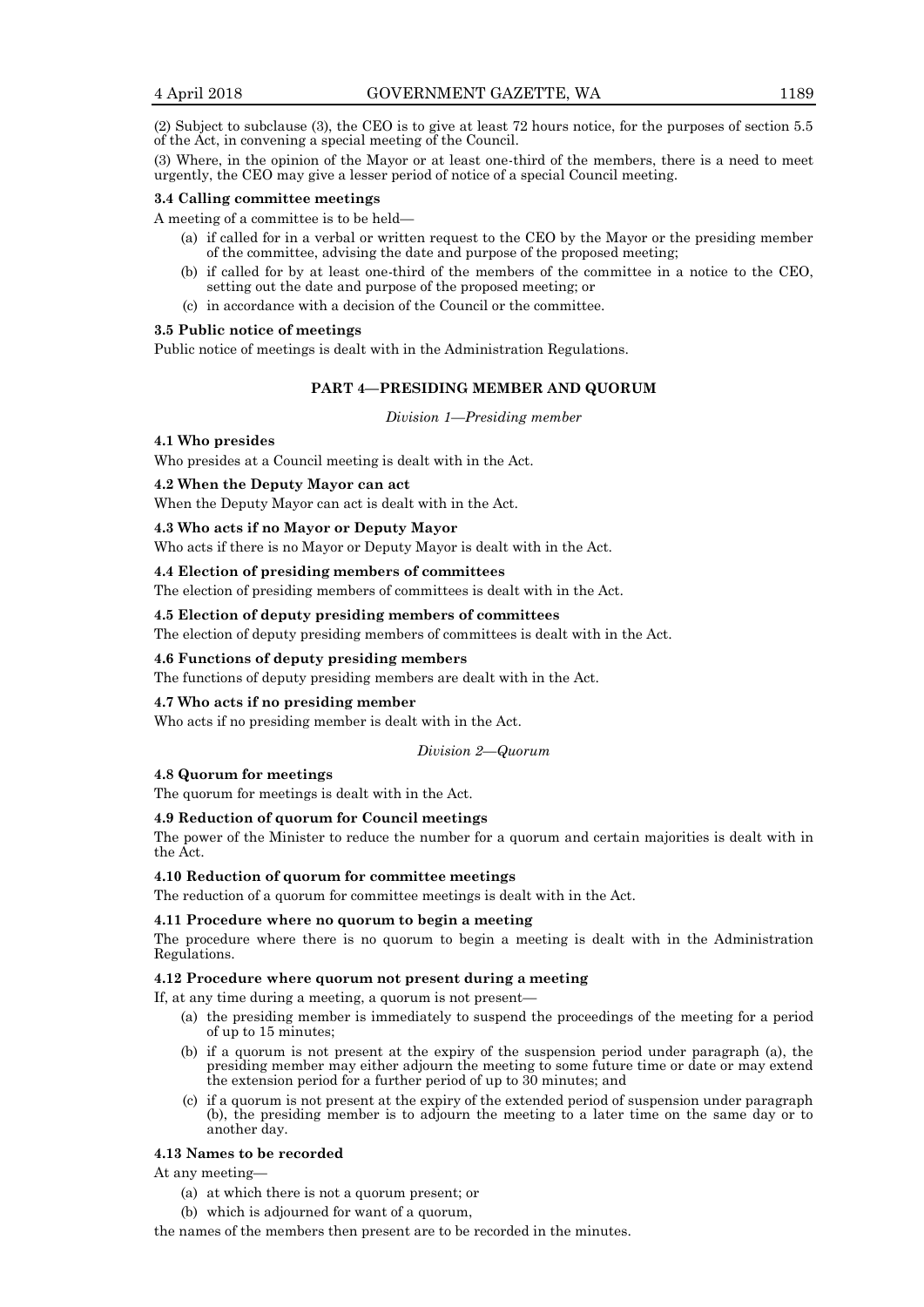### **4.14 Adjourned meeting procedures**

Where a meeting is adjourned for want of a quorum—

- (a) the names of members who have spoken on a matter that was interrupted by the adjournment are to be recorded in the minutes and clause 8.10 applies when the debate on the matter is resumed; and
- (b) the resumed meeting is to continue from the point at which it was adjourned, unless the presiding member or the meeting determines otherwise.

## **PART 5—BUSINESS OF A MEETING**

#### **5.1 Business to be specified**

(1) With the exception of urgent business under clause 5.9, no business is to be transacted at any ordinary meeting of the Council other than that specified in the agenda.

(2) No business is to be transacted at a special meeting of the Council other than that given in the notice as the purpose of the meeting.

(3) No business is to be transacted at a committee meeting other than that specified in the agenda, or in the notice of the meeting as the purpose of the meeting, without the approval of the presiding member or a decision of the committee.

(4) Where a Council meeting is adjourned to the next ordinary meeting of the Council then, unless the Council resolves otherwise, the business unresolved at the adjourned meeting is to be dealt with before considering Reports at that ordinary meeting.

(5) Where a committee meeting is adjourned to the next ordinary committee meeting, the business unresolved at the meeting that is adjourned is to be given precedence at that ordinary meeting.

(6) Where a Council or committee meeting is adjourned to a meeting not described in subclause (4) or (5), no business is to be transacted at that later meeting other than that—

(a) specified in the notice of the meeting that is adjourned; and

(b) which remains unresolved.

## **5.2 Order of business**

(1) Unless otherwise decided by the presiding member or the Council, the order of business at any ordinary meeting of the Council is to be as follows—

- 1. Declaration of opening/Acknowledgement of Country/Acknowledgement of visitors/Disclaimer
- 2. Attendance
	- 2.1 Apologies
		- 2.2 Approved leave of absence
- 3. Prayer
- 4. Applications for leave of absence
- 5. Disclosure of interests
- 6. Announcements by the presiding member (without discussion)
- 7. Question time for public
	- 7.1 Response to previous questions taken on notice
	- 7.2 Question time for public
- 8. Confirmation of minutes
- 9. Receiving of petitions, presentations and deputations
	- 9.1 Petitions
		- 9.2 Presentations
		- 9.3 Deputations
- 10. Questions by members of which due notice has been given (without discussion)
- 11. Items brought forward for the convenience of those in the public gallery
- 12. Reports of committee meetings
- 13. Reports
- 14. Motions of which previous notice has been given
- 15. Urgent business
- 16. Confidential matters
- 17. Closure

(2) Unless otherwise decided by the presiding member or the members present, the order of business at any special meeting of the Council or at a committee meeting is to be the order in which that business stands in the notice of, or agenda for, the meeting.

(3) Despite subclauses (1) and (2), the CEO may include on the agenda of a Council or committee meeting in an appropriate place within the order of business any matter which must be decided, or which he or she considers is appropriate to be decided, by that meeting.

#### **5.3 Announcements without discussion**

Announcements made by the presiding member at a Council meeting are—

- (a) to inform the Council of matters of importance to the Council;
- (b) to be brief and concise; and
- (c) not to be the subject of any discussion, unless the Council resolves otherwise.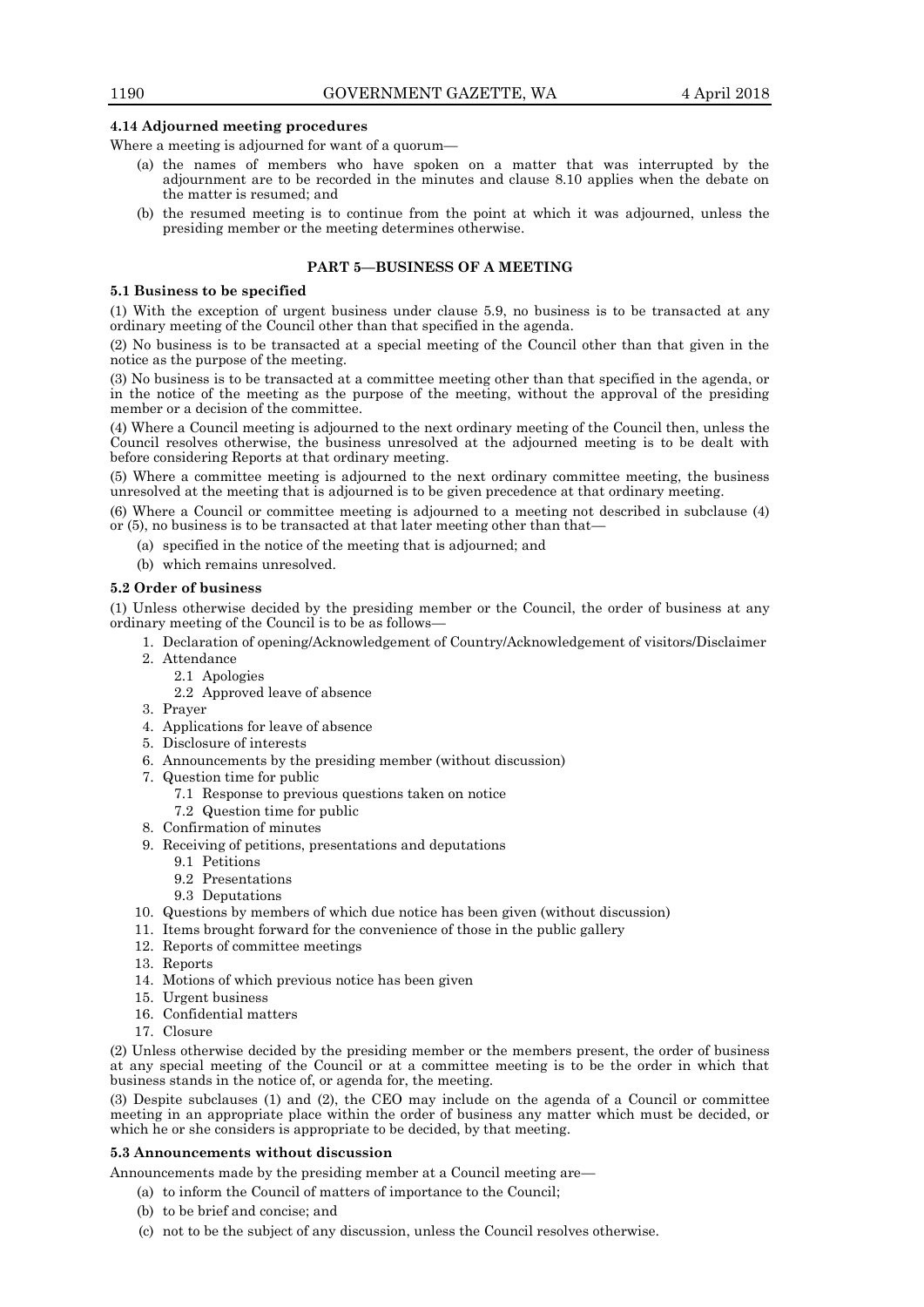### **5.4 Grant of leave of absence**

The grant of leave of absence is dealt with in the Act.

#### **5.5 Leave of absence**

(1) A member seeking the Council's approval to take leave of absence must give written notice to the CEO prior to the commencement of the meeting.

(2) The notice referred to in subclause (1) must include the period of leave of absence required and the reasons for seeking the leave.

#### **5.6 Questions on notice**

(1) A member who wishes to ask a question at a meeting of the Council on a matter that is not included in the agenda for that meeting is to give written notice of the specific question to the CEO at least three clear working days before the meeting of the Council.

(2) The CEO may, after consultation with the member where this is practicable, and with the concurrence of the Mayor, make such amendments to the question so as to clarify the intent of the question and bring the question into due form.

(3) If the question referred to in subclause (1) relates to a matter within the responsibility of the Council, and is respectful and temperate in its language, it must be tabled at the meeting at item 10 of the order of business as outlined in clause 5.2(1) and the answer is, as far as practicable, to be provided at that meeting of the Council.

(4) Every question and answer is to be submitted as briefly and concisely as possible, and no discussion on the question or answer is permitted.

#### **5.7 Items brought forward for the convenience of those in the public gallery**

Any items on the agenda which are either the subject of a question by members of the public, or where requested by others in attendance, may, with the consent of the presiding member, be brought forward to item 11 of the order of business.

#### **5.8 Motions of which previous notice has been given**

(1) Unless the Act, Administration Regulations or this local law otherwise provide, a member may raise at a meeting such business as he or she considers appropriate, in the form of a motion, of which notice has been given in writing to the CEO and which has been included on the agenda.

(2) A notice of motion under subclause (1) is to be given at least 10 clear days before the meeting at which the motion is moved.

(3) A notice of motion is to be accompanied by supporting reasons, must relate to the good government of the district and must be within the lawful responsibilities of the Council.

 $(4)$  The CEO-

- (a) with the concurrence of the Mayor, may exclude from the agenda any notice of motion deemed to be, or likely to involve, a breach of any of these standing orders or any other written law;
- (b) is to inform members on each occasion that a notice has been excluded and the reasons for that exclusion; and
- (c) may, after consultation with the member where this is practicable, make such amendments to the form but not the substance as will bring the notice of motion into due form.

(5) A motion of which notice has been given is to lapse unless—

- (a) the member who gave notice of it, or some other member authorised by the originating member in writing, moves the motion when called on and the motion is seconded; or
- (b) the Council or the committee on a motion agrees to defer consideration of the motion to a later stage or date.

(6) If a notice of motion is given and lost, notice of a motion in the same terms or to the same effect must not be given again for at least 3 months from the date of such loss, unless supported by an absolute majority of members in writing.

#### **5.9 Urgent business**

(1) A member may move a motion to consider an item of urgent business that is not included in the agenda for that meeting provided that—

- (a) the presiding member has first consented to the business being raised;
- (b) the presiding member considers that either—
	- (i) the urgency of the business is such that the business cannot await inclusion in the agenda for the next meeting of the Council; or
	- (ii) the delay in referring the business to the next meeting of the Council could have adverse legal, reputational or financial implications for the local government; and
- (c) other than a motion to revoke a decision, the item of urgent business is presented in the form of a report generated by an employee, a copy of which is to be provided to members prior to the commencement of the meeting.

(2) Where the Council agrees to consider such item of urgent business, then it is to be dealt with at item 15 of the order of business as outlined in clause 5.2(1).

#### **5.10 Adoption by exception resolution**

(1) In this clause *adoption by exception resolution* means a resolution of the Council that has the effect of adopting, for a number of specifically identified reports, the committee or employee recommendation as the Council resolution.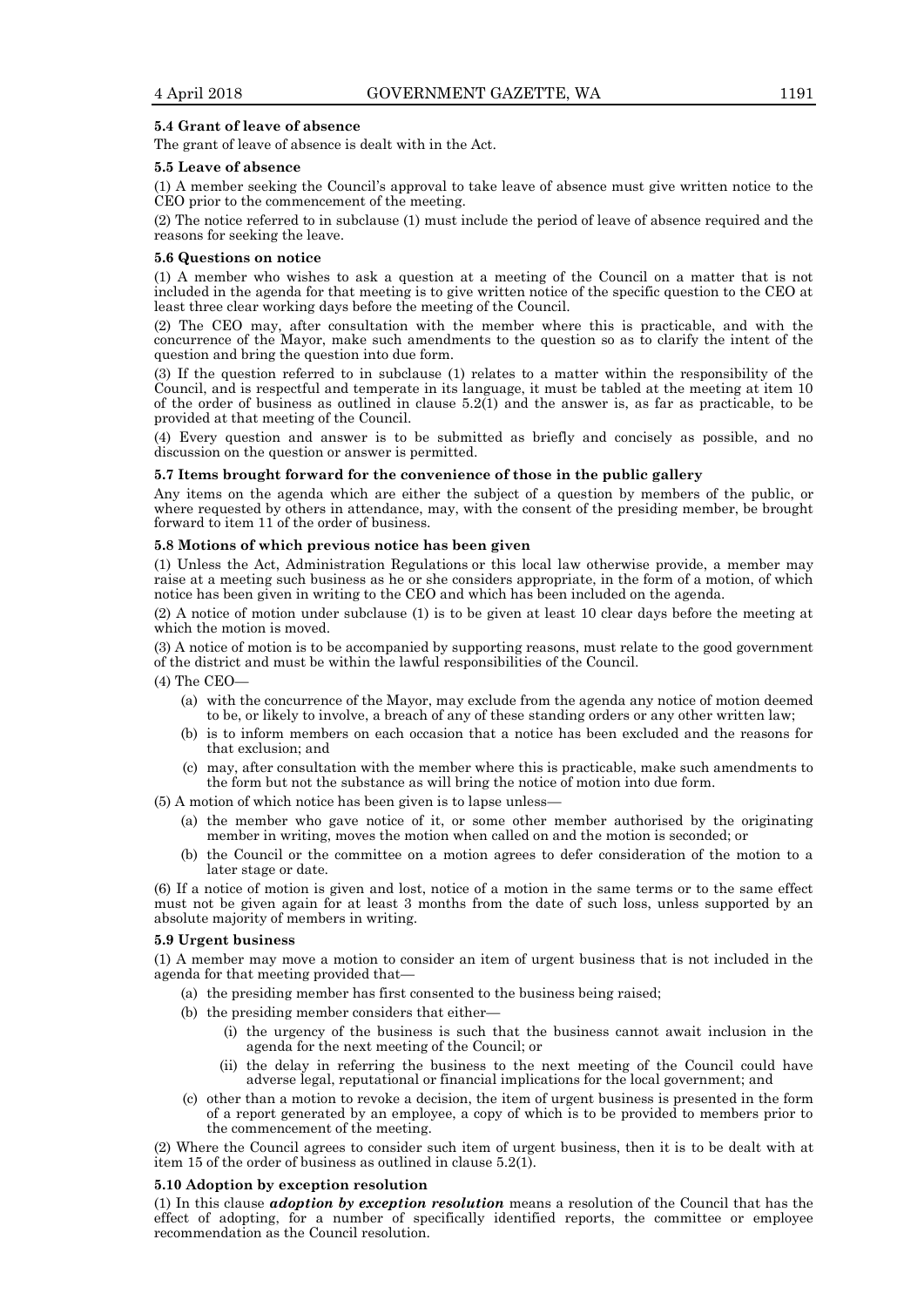(2) The Council may pass an adoption by exception resolution.

- (3) An adoption by exception resolution may not be used for a matter—
	- (a) that requires a 75% majority or a special majority;
	- (b) in which an interest has been disclosed;
	- (c) that is a matter on which a member wishes to ask a question;
	- (d) that is a matter on which a member wishes to make a statement; or
	- (e) that is a matter on which a member wishes to move a motion that is different to the recommendation.

(4) A member who wishes to ask a question or make a statement in relation to a matter that would otherwise be within an adoption by exception motion should, as far as practicable, notify the CEO by 3pm on the day before the meeting.

(5) A member who wishes to move a motion that is different to the recommendation in a matter that would otherwise be within an adoption by exception resolution should, as far as practicable, give notice of the motion that—

- (a) is in writing;
- (b) identifies the matter and gives the reason or reasons for the motion; and
- (c) is given to the CEO by 3pm on the day before the meeting.

(6) Where a member intends to move a motion referred to in sub-clause (5), the CEO must be given an opportunity to provide advice to the Council prior to consideration of the motion, in accordance with section 5.41 (b) of the Local Government Act.

## **PART 6—PUBLIC PARTICIPATION**

## **6.1 Meetings generally open to the public**

Meetings being generally open to the public is dealt with in the Act.

## **6.2 Meetings not open to the public**

(1) The CEO may, at any time, recommend that a meeting or part of a meeting be closed to members of the public.

(2) The Council or a committee, in one or more of the circumstances dealt with in the Act, may at any time, by resolution, decide to close to members of the public a meeting or part of a meeting.

(3) If a resolution under subclause (2) is carried—

- (a) the presiding member is to direct everyone to leave the meeting except—
	- (i) the members;
	- (ii) any employee of the City unless specified in a resolution; and
	- (iii) any other person specified in a resolution; and
- (b) the meeting is to be closed to the public until, at the conclusion of the matter justifying the closure of the meeting to the public, the Council or the committee, by resolution, decides otherwise.

(4) A person who fails to comply with a direction under subclause (3)(a) may, by order of the presiding member, be removed from the meeting.

(5) While the resolution under subclause (2) remains in force, the operation of clause 8.10 is to be suspended unless the Council or the committee, by resolution, decides otherwise.

(6) A resolution under this clause may be made without notice of the relevant motion.

(7) Once the meeting is reopened to members of the public, the presiding member is to ensure that, if any member of the public returns to the meeting, any resolution made while the meeting was closed is to be read out or summarised, including the details of any voting recorded.

#### **6.3 Question time for the public**

Question time for the public is dealt with in the Act.

## **6.4 Question time for the public at certain meetings**

Question time for the public at certain meetings is dealt with in the Administration Regulations.

## **6.5 Minimum question time for the public**

Minimum question time for the public is dealt with in the Administration Regulations.

## **6.6 Procedures for question time for the public**

Procedures for question time for the public are dealt with in the Administration Regulations.

## **6.7 Other procedures for question time for the public**

(1) A member of the public who wishes to ask a question during question time must first state his or her name and address.

(2) A question may be taken on notice for later response.

- (3) When a question is taken on notice the CEO is to ensure that—
	- (a) a response is given to the member of the public in writing prior to the next meeting; and
	- (b) a summary of the response is presented to, and recorded in the minutes of, the next meeting.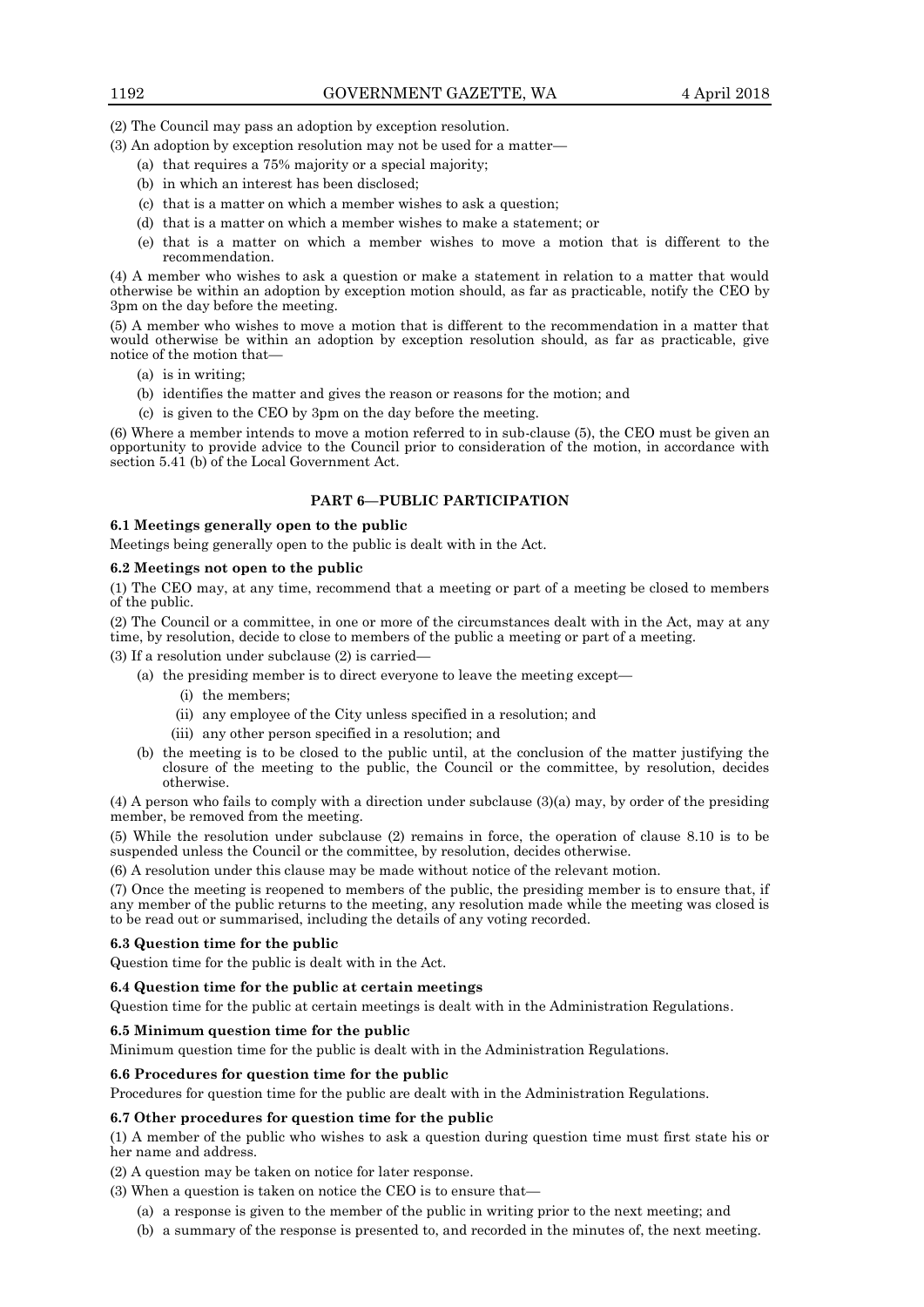(4) Where a question relating to a matter in which a relevant person has an interest is directed to the relevant person, the relevant person may—

- (a) declare that he or she has an interest in the matter; and
- (b) allow another person to respond to the question.

(5) Each member of the public with one or more questions is to be given an equal and fair opportunity, to be determined by the presiding member, to ask the question or questions.

(6) The presiding member may decide that a question is not to be responded to where—

- (a) the same or similar question was asked at a previous meeting, a response was provided and the member of the public is directed to the minutes of the meeting at which the response was provided;
- (b) the member of the public uses public question time to make a statement, provided that the presiding member has taken reasonable steps to assist the member of the public to phrase the statement as a question;
- (c) the member of the public asks a question that is offensive or defamatory in nature or is one which, if asked by a member, would be in breach of these standing orders or any other law; and
- (d) the presiding member is of the view that the question or questions have already been answered or the matter adequately dealt with.

#### **6.8 Distinguished visitors**

If a distinguished visitor is present at a meeting of the Council or a committee, the presiding member may acknowledge the presence of the distinguished visitor at an appropriate time during the meeting, and the presence of that visitor is to be recorded in the minutes.

#### **6.9 Petitions**

(1) A petition, in order to be considered by the Council, is to—

- (a) be addressed to the Mayor;
- (b) be made by electors of the district;
- (c) state the request on each page of the petition;
- (d) contain the name, address and signature of each elector making the request;
- (e) contain a summary of the reasons for the request;
- (f) state the name of the person to whom, and an address at which, notice to the petitioners can be given; and
- (g) be respectful and temperate in its language.

(2) Despite subclause (1), the presiding member may allow a petition to be considered in circumstances where the petition complies with the majority of the requirements in subclause (1).

(3) In response to a petition presented to it, the Council may determine—

- (a) that the petition be received;
- (b) that the petition be rejected;
- (c) that the petition be received and referred to the CEO to prepare a report to the Council or a committee; or

(d) that the petition be received and referred to the CEO for action.

(4) At any meeting, the Council is not to vote on any matter that is the subject of a petition presented to that meeting, unless—

- (a) the matter is the subject of a report included in the agenda; and
- (b) the Council has considered the issues raised in the petition.

#### **6.10 Presentations by parties with an interest**

(1) Once an agenda of a meeting of the Council has been issued, parties with a demonstrable interest in any item listed on the agenda for discussion may seek to present to the Council at the time during the meeting allocated for this purpose.

(2) A person must demonstrate that they are a party with an interest in an item on the agenda by stating their name, the item to which they wish to speak, whether or not they are in agreement with the recommendation in the agenda and they are—

- (a) the applicant or one duly authorised representative of the applicant;
- (b) an adjoining neighbour sharing a common length of boundary or directly opposite neighbour of the affected property;
- (c) one person duly representing a community-based organisation where an item on the agenda has broad community impact and is associated with the objectives of the organisation; or
- (d) such other person as in the opinion of the presiding member has a significant direct interest or is duly representing those that have a significant direct interest in the item.

(3) A person addressing the Council on an agenda item will be limited to a period of 5 minutes unless the person is granted an extension by the presiding member.

(4) Where multiple parties wish to present on an item, the applicant (or their duly authorised representative) is to be given the opportunity to give the final presentation on the item.

(5) Members may, through the presiding member, question a person addressing the Council on the item but no debate or general discussion will be permitted.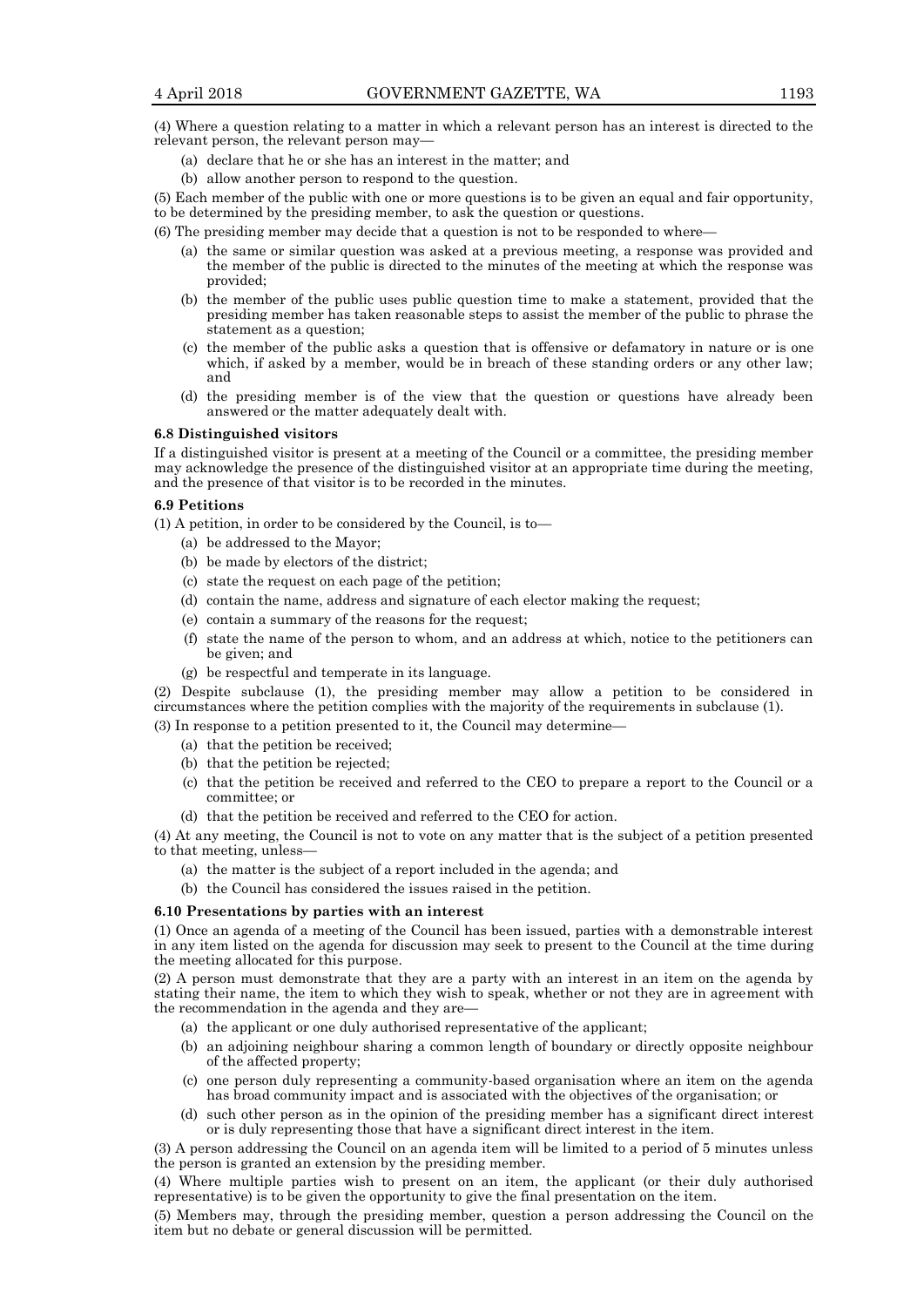## **6.11 Deputations**

- (1) Any person or group wishing to be received as a deputation by the Council is to either—
	- (a) apply, before the meeting, to the CEO for approval; or
	- (b) with the approval of the presiding member, at the meeting, address the Council.

(2) The CEO may either—

- (a) approve the request and invite the deputation to attend a meeting of the Council; or
- (b) refer the request to the Council to decide by simple majority whether or not to receive the deputation.

(3) Unless the Council resolves otherwise, a deputation invited to attend a Council meeting—

- (a) is not to exceed 5 people, only 2 of whom may address the Council although others may respond to specific questions from members;
- (b) is not to address the Council for a period exceeding 10 minutes without the agreement of the Council; and
- (c) may seek leave of the presiding member for additional members of the deputation to be allowed to speak.

(4) Any matter which relates to an item on the agenda and which is the subject of a deputation to the Council is not to be decided by the Council until the deputation has completed its presentation.

#### **6.12 Participation at committee meetings**

(1) In this clause a reference to a *person* is to a person who—

- (a) is entitled to attend a committee meeting;
- (b) attends a committee meeting; and
- (c) is not a member of that committee.

(2) A member may attend, as an observer, any meeting of a committee of which he or she is not a member or the deputy of a member, but is to sit in an area set aside by the CEO for observers separated from the committee members.

(3) Without the consent of the presiding member, a person must not address a committee meeting.

(4) The presiding member of a committee may allow a person to make an oral address to the committee for up to 5 minutes.

(5) A person addressing the committee with the consent of the presiding member must cease that address immediately after being directed to do so by the presiding member.

(6) A person who fails to comply with a direction of the presiding member under subclause (4) may, by order of the presiding member, be removed from the committee meeting.

#### **6.13 Confidentiality of information withheld**

(1) Information withheld by the CEO from the public under regulation 14(2) of the Administration Regulations is to be—

- (a) identified in the agenda of a Council or committee meeting under the item "Confidential matters", along with the reason for the confidentiality as dealt with in the Act; and
- (b) kept confidential by employees and members until, in the opinion of the CEO, or the Council or the committee (as the case may be), the reason for confidentiality ceases to exist.

(2) A member or an employee in receipt of confidential information under subclause (1), or information that is provided or disclosed during a meeting or part of a meeting that is closed to the public, must not disclose any of that information to any person other than another member or an employee to the extent necessary for the purpose of carrying out his or her duties.

(3) Subclause (2) does not apply where a member or employee discloses the information to a legal practitioner or government officer for the purpose of seeking advice in order to lawfully fulfil his or her role and responsibilities, or where disclosure is required or permitted by law.

#### **6.14 Recording of proceedings**

(1) A person must not use any electronic, visual or audio recording device or instrument to record the proceedings of a meeting without the permission of the presiding member.

(2) If the presiding member gives permission under subclause (1), the presiding member must advise the meeting, immediately before the recording is commenced, that such permission has been given and the nature and extent of that permission.

(3) Subclause (1) does not apply if the recording is taken by or at the direction of the CEO for the purpose of taking minutes.

(4) In the case of a recording taken under subclause (3), the CEO must advise the meeting, immediately before the recording is commenced, that the meeting is being recorded for the purpose of taking minutes.

#### **6.15 Prevention of disturbance**

(1) A reference in this clause to a *person* is to a person other than a member.

(2) A person addressing a meeting must extend due courtesy and respect to the Council or the committee and the processes under which it operates and must comply with any direction by the presiding member.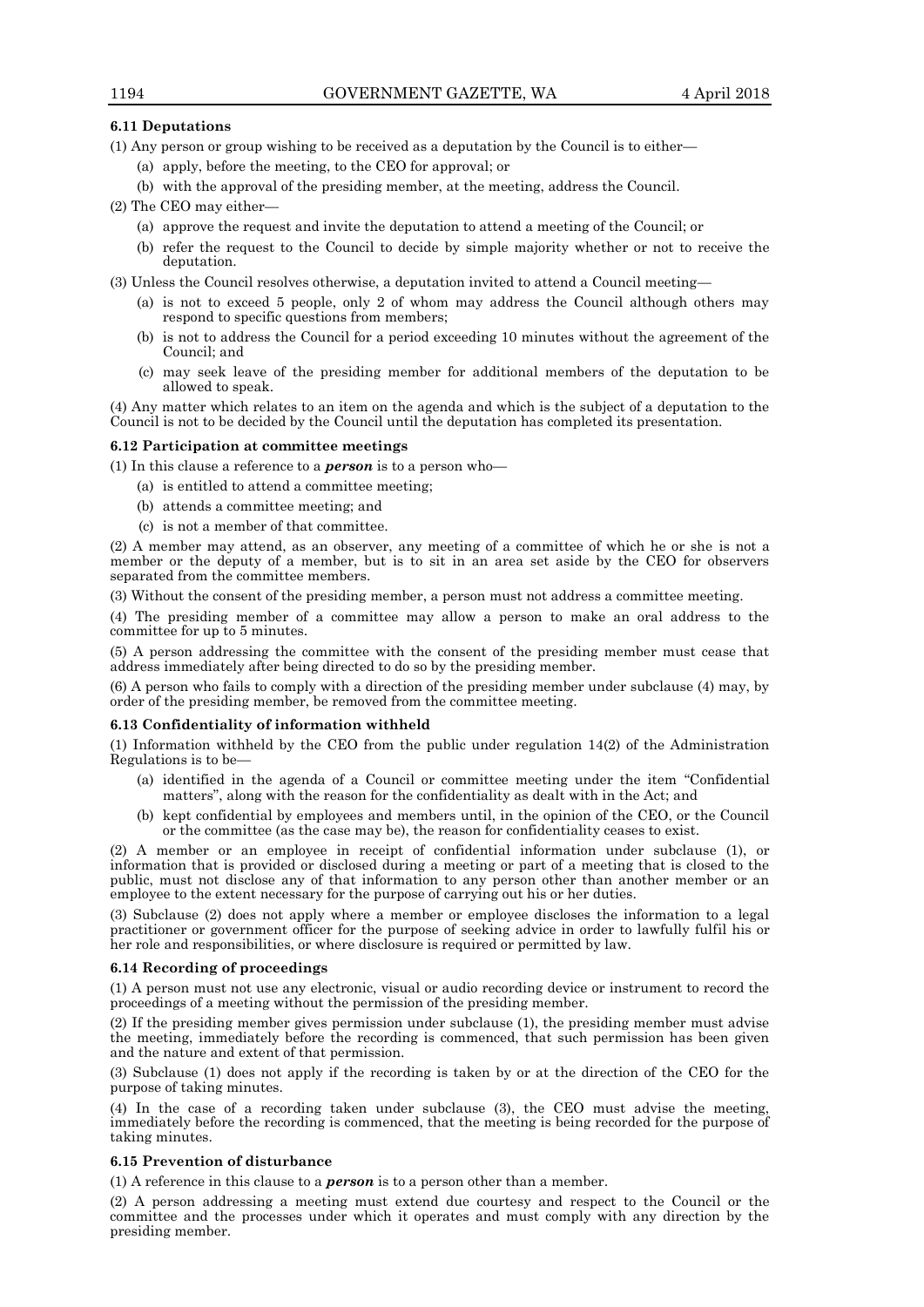(3) A person present at or observing a meeting must not create a disturbance at a meeting, by interrupting or interfering with the proceedings, whether by expressing approval or dissent, by conversing or by any other means.

(4) A person must ensure that his or her mobile telephone, pager or other audible device is not switched on or used during any meeting.

(5) The presiding member may warn a person who fails to comply with this clause.

(6) If—

- (a) after being warned, the person again acts contrary to this clause, or to any of these standing orders; or
- (b) a person refuses or fails to comply with a direction by the presiding member,

the presiding member may expel the person from the meeting by ordering him or her to leave the meeting room.

(7) A person who is ordered to leave the meeting room and fails to do so may, by order of the presiding member, be removed from the meeting room and, if the presiding member orders, from the premises.

## **PART 7—QUESTIONS DURING DEBATE**

#### **7.1 Questions during debate**

(1) At any time during debate on a motion prior to the mover of the motion commencing the right of reply, a member may ask a question in relation to the motion and, with the consent of the presiding member, may ask one or more further questions.

(2) Where possible the CEO or the CEO's nominee is to answer the question to the best of his or her knowledge and ability, however, if the information is unavailable or the answer requires research or investigation, the respondent may ask that—

(a) the question is taken on notice; and

(b) the answer to the question is given to the members as soon as practicable.

(3) Every question and answer—

- (a) is to be brief and concise; and
- (b) is not to be accompanied by argument, expression of opinion or statement of facts, except to the extent necessary to explain the question or answer.

(4) In answering any question, a respondent may qualify his or her answer and may at a later time in the meeting or at a subsequent meeting, correct, add to or otherwise amend the original answer.

## **PART 8—CONDUCT OF MEMBERS**

#### **8.1 Members to be in their proper places at Council meetings**

(1) At the first meeting held after each election day, each member is to be allocated a position at the Council table by a ballot conducted by the CEO after considering requests for a specific allocation for special circumstances.

(2) Each member is to occupy his or her allotted position at each Council meeting.

## **8.2 Respect to the presiding member**

After the business of a meeting has commenced, a member must not enter or leave the meeting without first paying due respect to the presiding member.

#### **8.3 Titles to be used**

A speaker, when referring to the Mayor, Deputy Mayor or presiding member, or a member or employee, must use the title of that person's office.

#### **8.4 Entering or leaving a meeting**

During the course of a meeting, a member must not enter or leave the meeting without first giving an appropriate indication, in order to facilitate the recording in the minutes of the time of entry or departure.

#### **8.5 Members to indicate their intention to speak**

A member who wishes to speak at a meeting must indicate his or her intention to speak by raising his or her hand or by another method agreed by the presiding member.

#### **8.6 Members to rise**

A member, other than the presiding member, asking a question or taking part in discussion or a debate at a meeting must stand, except when prevented from doing so by sickness or infirmity.

## **8.7 Priority of speaking**

(1) Where two or more members indicate, at the same time, their intention to speak, the presiding member is to decide which member is entitled to be heard first.

(2) A decision of the presiding member under subclause (1) is not open to discussion or dissent.

(3) A member must cease speaking immediately after being asked to do so by the presiding member.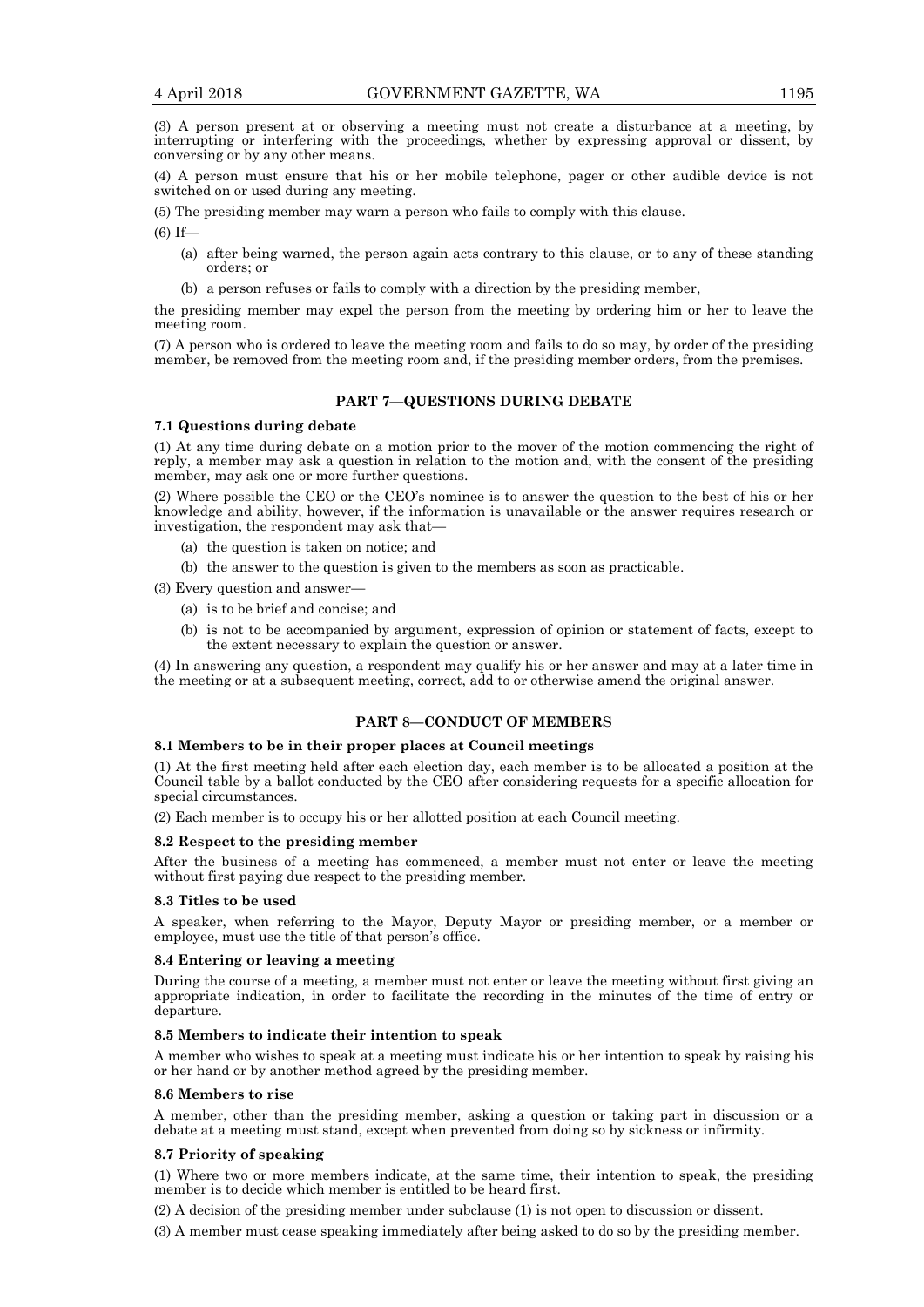## **8.8 Presiding member may take part in debates**

The presiding member may take part in a discussion of any matter before the meeting, subject to compliance with this local law.

## **8.9 Relevance**

(1) A member must restrict his or her remarks to the motion under discussion, or to a personal explanation or point of order.

(2) The presiding member, at any time, may—

- (a) call the attention of the meeting to—
	- (i) any irrelevant, repetitious, offensive or insulting language by a member; or
	- (ii) any breach of order by a member; and
- (b) direct that member, if speaking, to discontinue his or her speech.

(3) A member must comply with the direction of the presiding member under subclause (2) by immediately ceasing to speak.

## **8.10 Speaking twice**

(1) A member must not address the meeting more than once on any motion or amendment except—

- (a) as the mover of a substantive motion or an amendment, to exercise a right of reply;
- (b) to raise a point of order; or
- (c) to make a personal explanation.

(2) A member who asks a question, or who makes a request or responds to a request under clause 10.7, has not addressed the meeting for the purpose of this clause.

(3) This clause does not apply to a committee meeting unless the committee by resolution decides that it is to apply to the meeting or a part of the meeting.

## **8.11 Duration of speeches**

(1) A member must not speak on any matter for more than five minutes without the consent of the members which, if given, is to be given without debate.

(2) An extension under this clause cannot be given to allow a member's total speaking time to exceed ten minutes.

## **8.12 No speaking after conclusion of debate**

A member must not speak on any motion or amendment—

- (a) after the mover has replied; or
- (b) after the motion or amendment has been put.

## **8.13 No interruption**

- A member must not interrupt another member who is speaking unless—
	- (a) to raise a point of order;
	- (b) to call attention to the absence of a quorum;
	- (c) to make a personal explanation under clause 8.14; or
	- (d) to move a procedural motion that the member be no longer heard.

## **8.14 Personal explanations**

(1) A member who wishes to make a personal explanation relating to a matter referred to by another member who is then speaking is to indicate to the presiding member his or her intention to make a personal explanation.

(2) The presiding member is to determine whether the personal explanation is to be heard immediately or at the conclusion of the speech by the other member.

(3) A member making a personal explanation is to confine his or her observations to a succinct statement relating to a specific part of the speech at which he or she may have been misunderstood.

## **8.15 No reopening of discussion**

A member must not reopen discussion on any decision, except to move that the decision be revoked or changed (see Part 15).

## **8.16 Adverse reflection**

(1) A member must not reflect adversely on a decision of the Council or committee except on a motion that the decision be revoked or changed (see Part 16).

(2) A member must not—

- (a) reflect adversely on the character or actions of another member or employee; or
- (b) impute any motive to a member or employee,

unless the meeting resolves, without debate, that the matter then before the meeting cannot otherwise be adequately considered.

(3) A member must not use offensive or insulting expressions in reference to any member, employee or other person.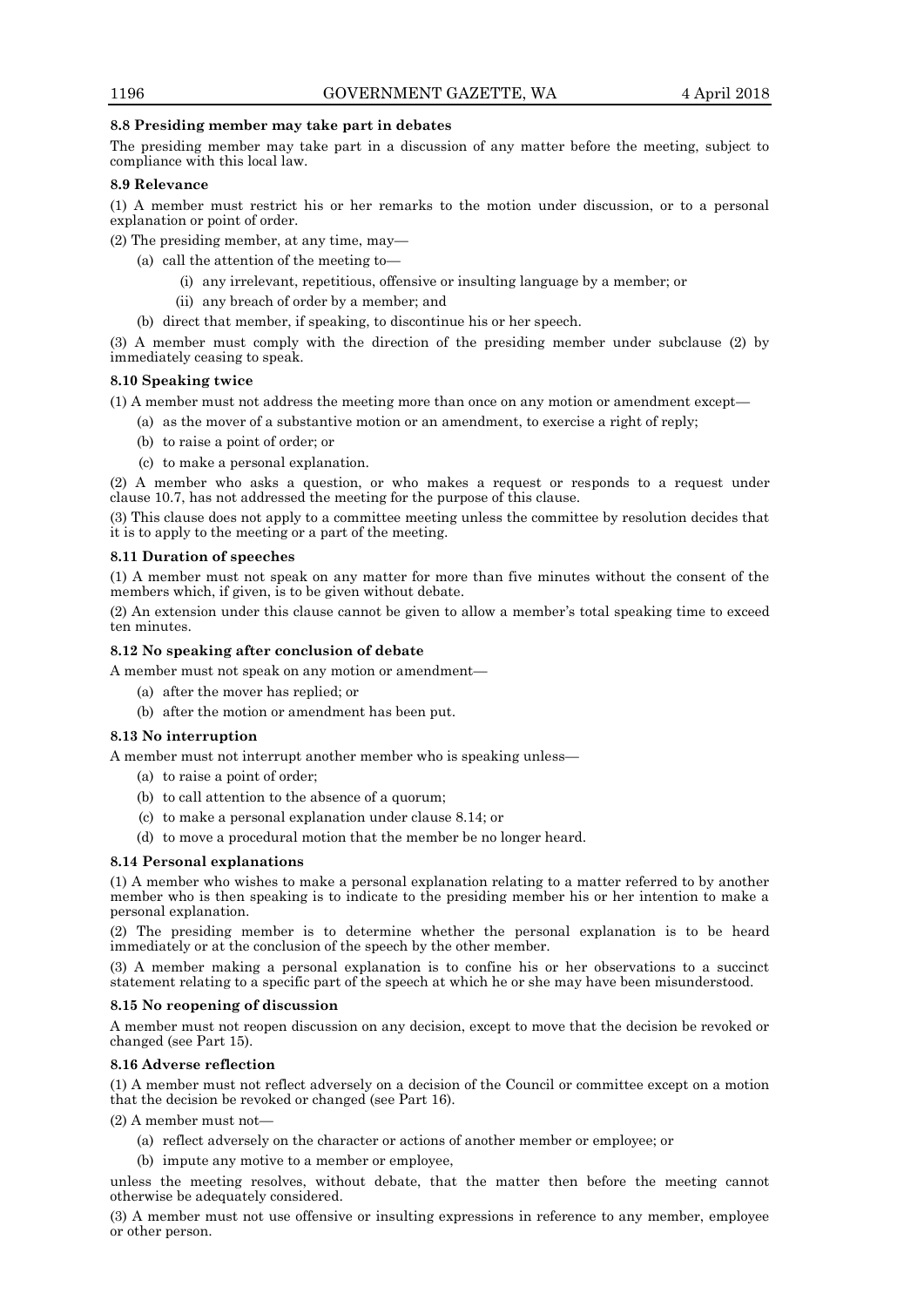(4) If a member or CEO specifically requests, immediately after their use, that any particular words used by a member that are in breach of this clause be recorded in the minutes, the member making the request is to provide the words to the meeting for verification and the presiding member is to cause the words used to be taken down and recorded in the minutes.

## **8.17 Withdrawal of offensive language**

A member who, in the opinion of the presiding member, uses an expression which—

- (a) in the absence of a resolution under clause  $8.16(2)$ 
	- (i) reflects adversely on the character or actions of another member or an employee; or
	- (ii) imputes any motive to another member or an employee; or
- (b) is offensive or insulting,

must, when directed by the presiding member, withdraw the expression and make a satisfactory apology.

#### **PART 9—PRESERVING ORDER**

#### **9.1 Presiding member to preserve order**

(1) The presiding member is to preserve order, and, whenever he or she considers necessary, may call any member to order.

(2) When the presiding member speaks during a debate, any member then speaking, or indicating that he or she wishes to speak, must immediately sit down and every member present must preserve strict silence so that the presiding member may be heard without interruption.

(3) Subclause (2) is not to be used by the presiding member to exercise the right provided in clause 8.8, but to preserve order.

#### **9.2 Point of order**

(1) A member may at any time, draw the attention of the presiding member (including as an objection, by way of a point of order), to a breach of—

- (a) any of these standing orders; or
- (b) any other written law.
- (2) Examples of valid points of order are—
	- (a) a speaker's remarks not being relevant to the motion being debated (see clause 8.9); and

(b) a speaker's use of offensive or insulting expressions (see clause 8.16(3)).

- (3) Despite anything in this local law to the contrary, a point of order—
	- (a) takes precedence over any discussion; and
	- (b) until determined, suspends the consideration or discussion of any other matter.

## **9.3 Procedures on a point of order**

(1) A member who is addressing the presiding member must not be interrupted except on a point of order.

(2) A member interrupted on a point of order must cease speaking and resume his or her seat until—

- (a) the member raising the point of order has been heard; and
- (b) the presiding member has ruled on the point of order,

and, if permitted, the member who has been interrupted may then proceed.

#### **9.4 Ruling by the presiding member**

(1) The presiding member is to rule on any point of order which is raised by either upholding or rejecting the point of order.

(2) A ruling by the presiding member on a point of order—

- (a) is not to be the subject of debate or comment; and
- (b) is to be final unless the majority of members then present and voting, on a motion moved immediately after the ruling, dissent from the ruling.

(3) Subject to a motion of dissent being carried under subclause (2), if the presiding member rules that—

- (a) any motion, amendment or other matter before the meeting is out of order, it is not to be considered further; and
- (b) a statement made or act done by a member is out of order, the presiding member may direct the member to make an explanation, retraction or apology.

#### **9.5 Continued breach of order**

If a member-

- (a) persists in any conduct that the presiding member had ruled is out of order; or
- (b) refuses to comply with a direction from the presiding member (such as a direction under clause  $8.9(2)(b)$  or  $9.4(3)(b)$ ),

the presiding member may direct the member to refrain from taking any further part in the debate on the matter then before the meeting, other than by voting, and the member must comply with that direction.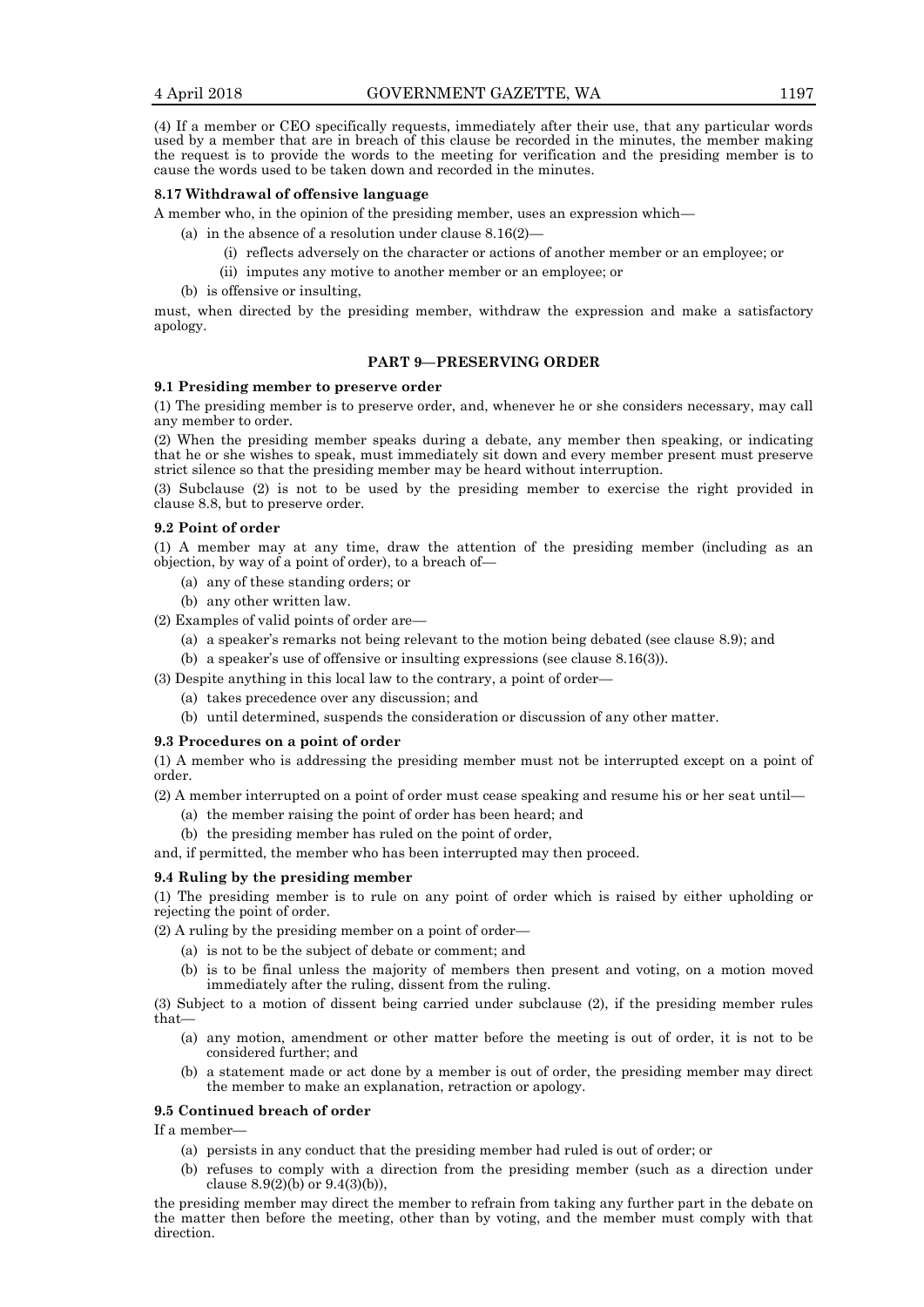## **9.6 Right of presiding member to adjourn**

(1) For the purpose of preserving or regaining order, the presiding member may adjourn the meeting for a period of up to 15 minutes.

(2) On resumption, the debate is to continue at the point at which the meeting was adjourned.

(3) If, at any one meeting, the presiding member adjourns the meeting more than once for the purpose of preserving or regaining order, the second or subsequent adjournment may be to a later time on the same day or to another day.

## **PART 10—DEBATE OF SUBSTANTIVE MOTIONS**

## **10.1 Motions to be stated and in writing**

A member who wishes to move a substantive motion or an amendment to a substantive motion—

- (a) is to state the substance of the motion before speaking to it; and
- (b) is to put the motion or amendment in writing if he or she is required to do so by the presiding member.

## **10.2 Motions to be supported**

(1) A substantive motion or an amendment to a substantive motion is not open to debate until it has been seconded.

(2) A motion to revoke or change a decision made at a Council or committee meeting is not open to debate unless the motion has the support required under regulation 10 of the Administration Regulations.

## **10.3 Unopposed business**

(1) Immediately after a substantive motion has been moved and seconded, the presiding member may ask the meeting if any member opposes it.

(2) If no member opposes the motion, the presiding member may immediately proceed to put the matter to the vote.

## **10.4 Only one substantive motion at a time**

The presiding member is not to accept a substantive motion while another substantive motion is being debated.

## **10.5 Complex motions**

The presiding member may require that a complex substantive motion, or a complex amendment to a substantive motion, is to be broken down and put in the form of more than one motion, each of which is to be put in sequence.

## **10.6 Order of call in debate**

(1) The presiding member is to call speakers to a substantive motion in the following order—

- (a) the mover to state the motion;
- (b) a seconder to the motion;
- (c) the mover to speak to the motion;
- (d) the seconder to speak to the motion;
- (e) a speaker against the motion;
- (f) a speaker for the motion;
- (g) other speakers against and for the motion, alternating where possible; and
- (h) mover takes right of reply which closes debate.

(2) When called on to speak, the seconder to a motion may elect to reserve that right and speak to the motion at a later time when a speaker for the motion is called.

## **10.7 Member may require motion or amendment to be read**

A member may require the motion or amendment or matter under discussion to be read at any time during a debate, but not so as to interrupt any other member who is speaking.

## **10.8 Consent of seconder required for alteration**

The mover of a substantive motion may not alter the wording of the motion without the consent of the seconder.

## **10.9 Number and order of amendments**

(1) No more than three amendments may be proposed to a substantive motion unless the presiding member determines that further amendments are to be permitted.

(2) Where an amendment is moved to a substantive motion, a second or subsequent amendment is not to be moved or considered until the first amendment has been withdrawn, carried or lost.

(3) An amendment may be proposed to a substantive motion either in its original terms or as subsequently amended.

## **10.10 When amendment may be moved**

A member may move an amendment to a motion during the debate on the motion, except—

- (a) when the mover has been called by the presiding member to exercise the right of reply; or
- (b) during debate on a procedural motion.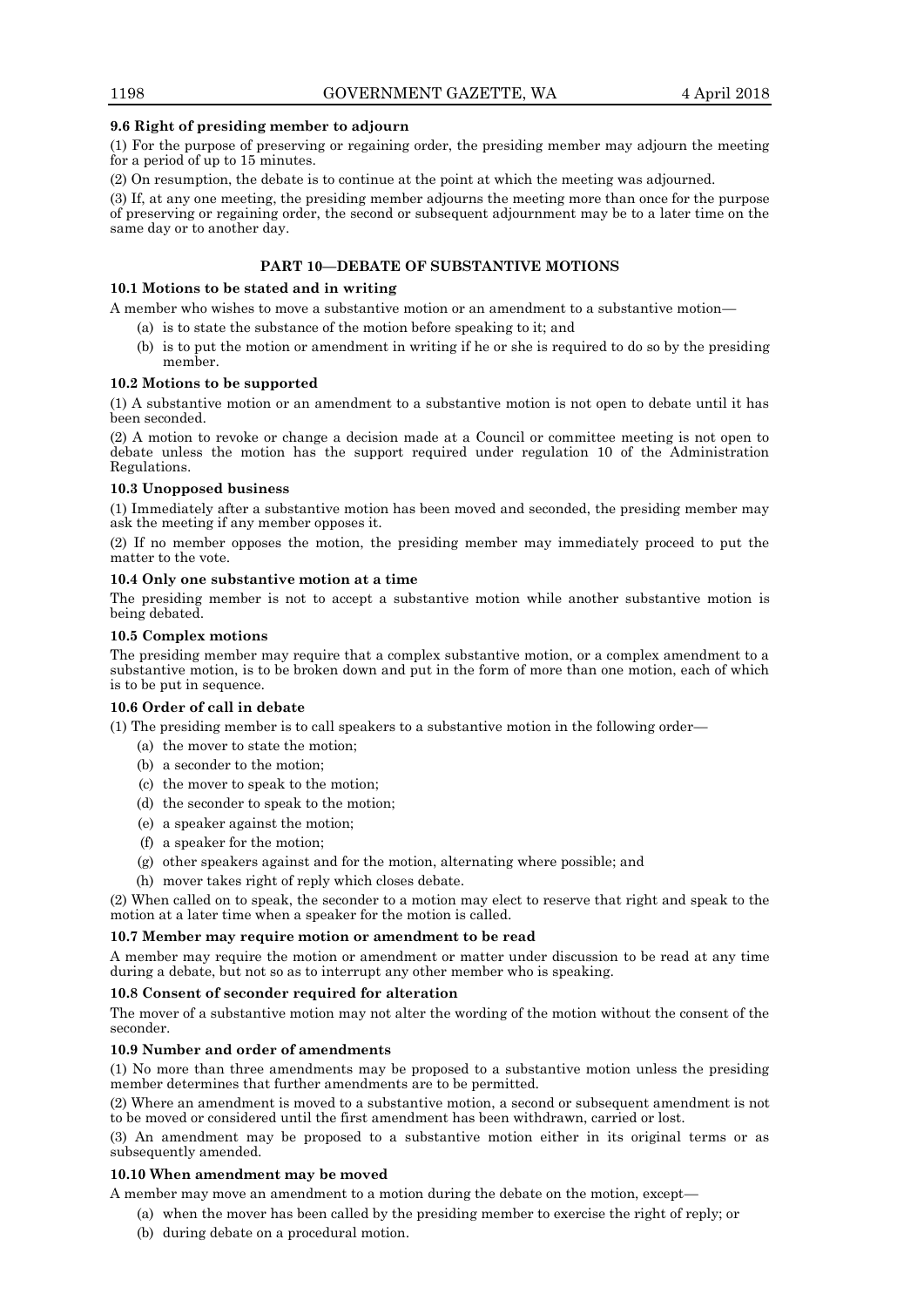#### **10.11 Form of an amendment**

An amendment must add, delete, or substitute words to the substantive motion.

#### **10.12 Amendment must not negate original motion**

An amendment to a substantive motion cannot negate the original motion or the intent of the original motion.

#### **10.13 Relevance of amendments**

Each amendment must be relevant to the motion in respect of which it is moved.

#### **10.14 Mover of motion may speak on amendment**

Any member, including the mover of a motion, may speak during debate on an amendment.

#### **10.15 Effect of an amendment**

If an amendment to a substantive motion is carried, the motion as amended then becomes the substantive motion, on which any member may speak and a further amendment may be moved, subject to the limitation on the number of amendments in clause 10.9.

#### **10.16 Withdrawal of motion or amendment**

(1) Subject to subclause (2), the Council or a committee may, without debate, grant leave to withdraw a motion or amendment on the request of the mover of the motion or amendment and with the approval of the seconder.

(2) Where an amendment has been proposed to a substantive motion, the substantive motion is not to be withdrawn, except by consent of the majority of members present, until the amendment proposed has been withdrawn or lost.

#### **10.17 Right of reply**

(1) The mover of a substantive motion has the right of reply.

- (2) The right of reply under subclause (1) may be exercised only—
	- (a) where no amendment is moved to the substantive motion—at the conclusion of the discussion on the motion; or
	- (b) where one or more amendments have been moved to the substantive motion—at the conclusion of the discussion on the substantive motion and any amendments.

(3) The mover of an amendment to a substantive motion has the right of reply in relation to that amendment.

(4) The right of reply under subclause (3) may be exercised only at the conclusion of the discussion on that amendment.

(5) After the mover of the substantive motion has commenced the reply—

- (a) no other member is to speak on the motion;
- (b) there is to be no further discussion on, question about or any further amendment to, the motion.

(6) The right of reply is to be confined to rebutting arguments raised by previous speakers and no new matter is to be introduced.

(7) At the conclusion of the right of reply under subclause (2), the substantive motion, or the substantive motion as amended, is immediately to be put to the vote, subject to any requirement to read the motion under clause 10.7 before the vote.

#### **10.18 Foreshadowing alternative motions**

(1) In this clause, *Alternative Motion* means an alternative substantive motion that negates the terms and intent of a substantive motion that is being considered, or is to be considered, by the Council.

(2) A member who wishes the Council to consider an Alternative Motion, the member must foreshadow the Alternative Motion before the right of reply in respect of the substantive motion has commenced.

(3) If the substantive motion is lost, the presiding member must call on the member who foreshadowed the Alternative Motion to move the Alternative Motion.

(4) Once moved and seconded, the foreshadowed Alternative Motion becomes the substantive motion and the same procedures and rules of debate apply to this motion as any other substantive motion.

(5) If more than one foreshadowed Alternative Motion is proposed for any item before the Council, the presiding member must deal with them in the order in which they were foreshadowed.

(6) Where a member has identified an item for exclusion from the adoption by exception resolution under clause 5.10(5), and includes a motion that is different to the employee recommendation, that motion is taken to be a foreshadowed Alternative Motion and is to be the substantive motion that is first considered by the Council.

(7) Where a member has identified an item for exclusion from the adoption by exception resolution under clause 5.10(5), and includes a motion that is different to the committee recommendation, that motion is taken to be a foreshadowed Alternative Motion and members are first to be given the option to debate the committee recommendation.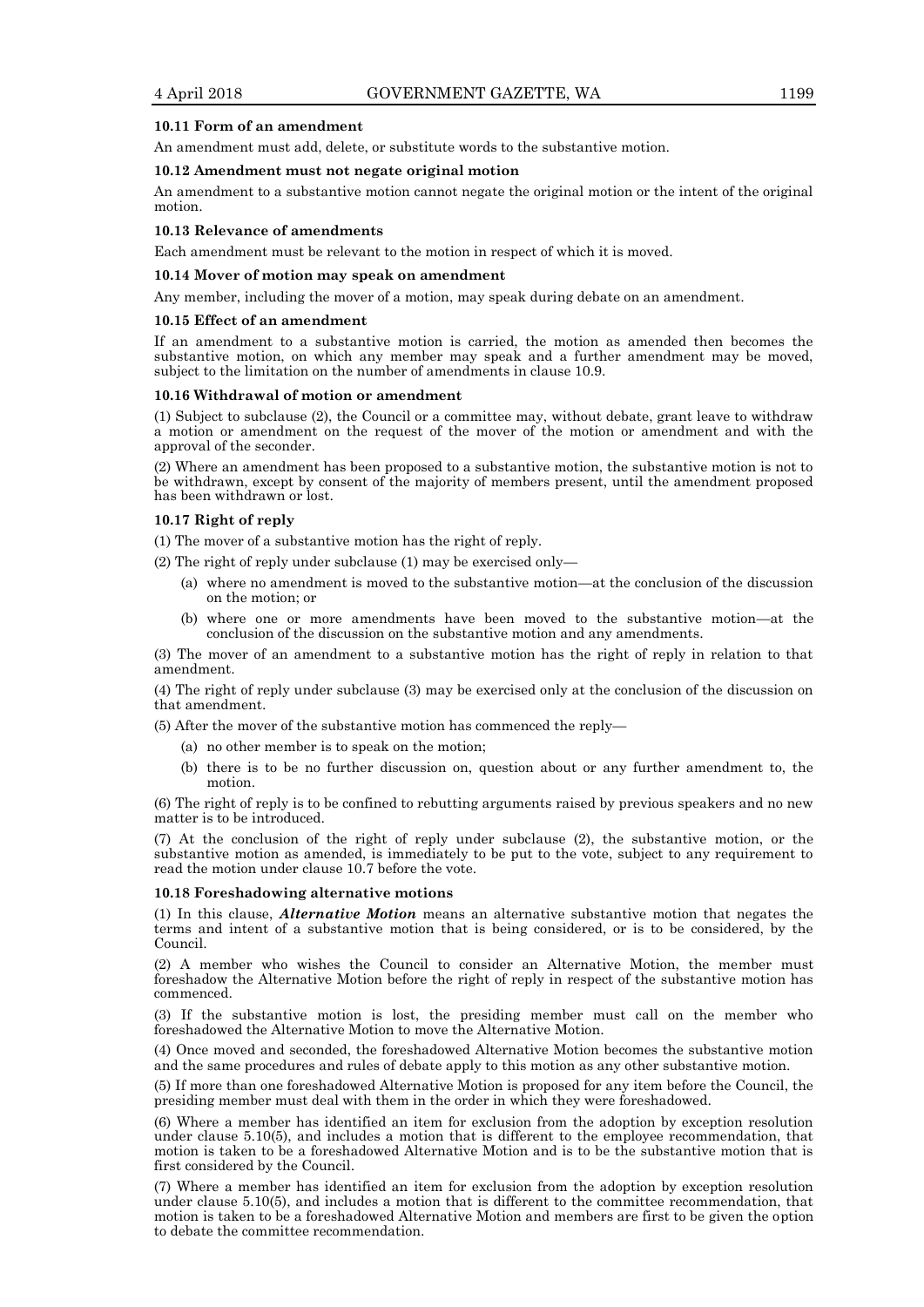## **PART 11—PROCEDURAL MOTIONS**

## **11.1 Permissible procedural motions**

In addition to the right to move an amendment to a substantive motion (under Part 10), a member may move the following procedural motions—

- (a) that the item be referred or adjourned to a Council or a committee meeting;
- (b) that the meeting now adjourn;
- (c) that the motion be now put;
- (d) that the ruling of the presiding member be disagreed with;
- (e) that the member be no longer heard;
- (f) that the meeting be closed to the public (see clause 6.2).

#### **11.2 No debate**

(1) A procedural motion is not open to debate until it has been seconded.

(2) The mover of a motion specified in paragraph (a), (b), (d) or (f) of clause 11.1 may speak to the motion for not more than 5 minutes, the seconder is not to speak other than to formally second the motion, and there is to be no debate on the motion.

(3) The mover of a motion specified in paragraph (c) or (e) of clause 11.1 may not speak to the motion, the seconder is not to speak other than to formally second the motion, and there is to be no debate on the motion.

## **11.3 Who may move**

A member who has moved, seconded, or spoken for or against the substantive motion, or any amendment to the substantive motion, cannot move any procedural motion which, if carried, would close the debate on the substantive motion or amendment.

## **11.4 Procedural motions—right of reply on substantive motion**

The carrying of a procedural motion which closes debate on the substantive motion or amendment and forces a decision on the substantive motion or amendment does not deny the right of reply to the mover of the substantive motion.

## **11.5 Item to be referred or adjourned**

(1) A motion "that the item be referred or adjourned"—

- (a) is, in the case of a referral, to state the Council or committee meeting to which the item is to be referred and the time of that meeting (and the reasons for the motion);
- (b) is, in the case of an adjournment, to state the time to which the debate on the item is to be adjourned (and the reasons for the motion); and
- (c) if carried, has the effect that all debate on the substantive motion or amendment ceases immediately, but is to continue at the meeting, and at the time, stated in the motion.

(2) If a motion "that the item be adjourned" is carried at a meeting—

- (a) the name of each member who has spoken on the item before the adjournment is to be recorded in the minutes; and
- (b) clause 8.10 is to apply when the debate on the item is resumed.

## **11.6 Meeting now adjourn**

(1) A member is not to move or second more than one motion of adjournment during the same meeting.

(2) Before putting the motion for the adjournment, the presiding member may seek leave of the meeting to deal first with matters that may be the subject of an adoption by exception resolution (see clause 5.6).

(3) A motion "that the meeting now adjourn"—

- (a) is to state the time and date to which the meeting is to be adjourned; and
- (b) if carried, has the effect that the meeting is adjourned to the time and date specified in the motion.

(4) The Council or a committee may adjourn any meeting—

- (a) to a later time on the same day; or
- (b) to any other time on any other day, including a time which coincides with the conclusion of another meeting or event.
- (5) A meeting adjourned under subclause (3)—
	- (a) is to continue from the point at which it was adjourned, unless the presiding member or the meeting determines otherwise; and
	- (b) in case of a Council meeting—
		- (i) the name of each member who has spoken on any item that is adjourned is to be recorded in the minutes; and
		- (ii) clause 8.10 is to apply when the debate on that item is resumed.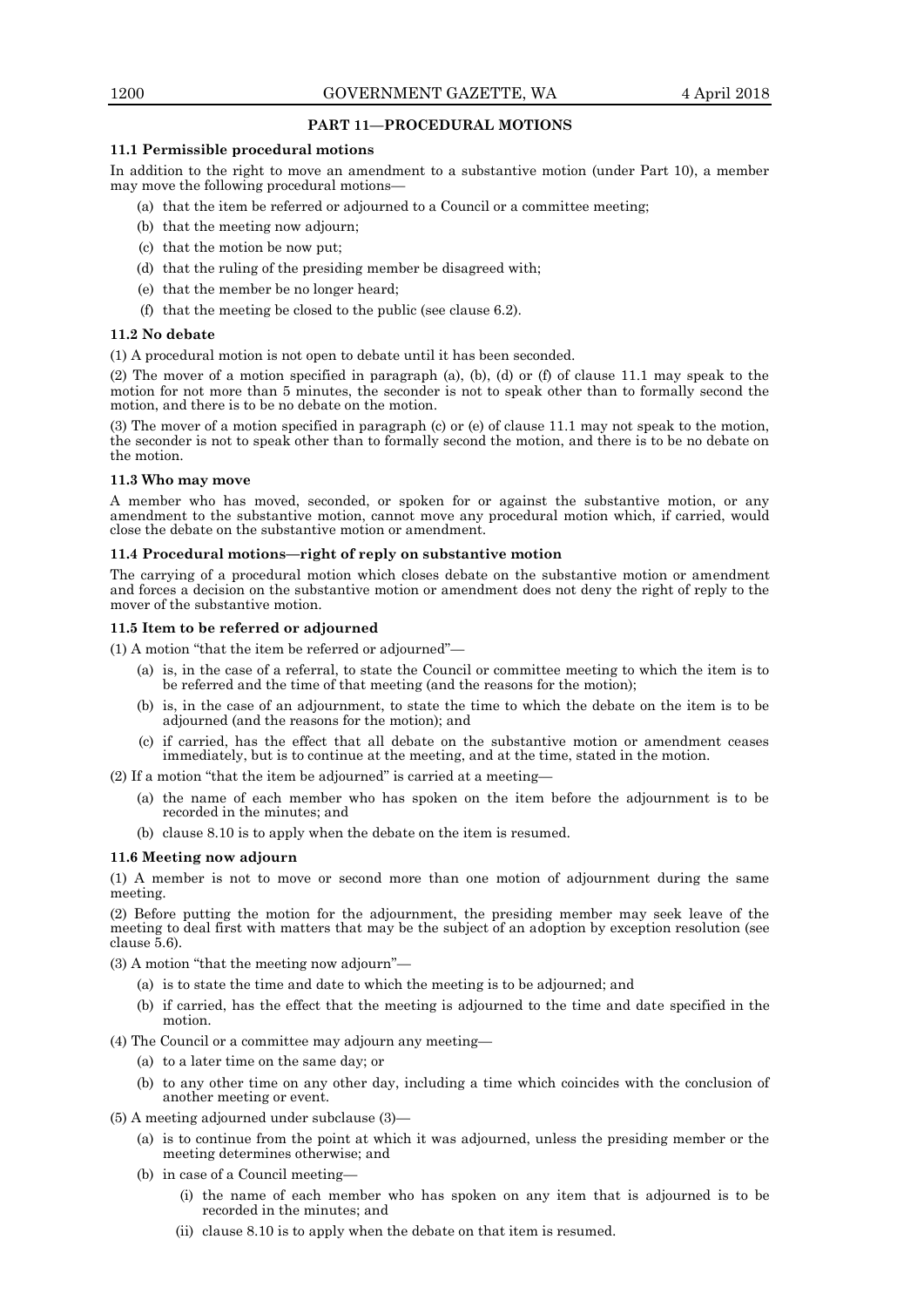#### **11.7 Motion to be put**

(1) If the motion "that the motion be now put", is carried during debate on a substantive motion without amendment, the presiding member is to offer the right of reply and then put the motion to the vote without further debate.

(2) If the motion "that the motion be now put" is carried during discussion of an amendment, the presiding member is to offer the right of reply in relation to the amendment and then put the amendment to the vote without further debate.

(3) If the motion "that the motion be now put" is lost, the debate is to continue.

## **11.8 Member to be no longer heard**

If the motion "that the member be no longer heard" is carried, the speaker against whom the motion has been moved cannot speak further on the current substantive motion, or any amendment relating to it, except to exercise the right of reply if he or she is the mover of the substantive motion or amendment.

#### **11.9 Ruling of the presiding member to be disagreed with**

If the motion "that the ruling of the presiding member be disagreed with" is carried, that ruling is to have no effect and the meeting is to proceed accordingly.

#### **PART 12—DISCLOSURE OF INTERESTS**

## **12.1 Disclosure of interests**

The requirements for members and employees to disclose financial and other interests, the nature of the interests that must be disclosed, and related matters are dealt with in the Act, the Administration Regulations, the Rules of Conduct Regulations and the Code of Conduct.

## **12.2 Separation of committee recommendations**

Where, at a committee meeting—

- (a) a member discloses a financial interest in a matter; and
- (b) the matter is included in the recommendations (or part of the recommendations) of the committee to a Council or committee meeting that will or may be attended by the member,

the agenda of that Council or committee meeting is to separate the relevant recommendation (or the relevant part of the recommendation) from other recommendations of the committee.

## **PART 13—VOTING**

## **13.1 Motion—when put**

(1) Immediately after the debate on any motion is concluded and the right of reply has been exercised, the presiding member—

- (a) is to put the motion to the meeting; and
- (b) if requested by any member, is to again state the terms of the motion.

(2) A member is not to leave the meeting when the presiding member is putting any motion.

## **13.2 Voting**

Voting is dealt with in the Act and the Administration Regulations.

#### **13.3 Majorities required for decisions**

The majorities required for decisions of the Council and committees are dealt with in the Act.

#### **13.4 Method of taking vote**

(1) In taking the vote on any motion the presiding member—

- (a) is to put the motion, first in the affirmative, and then in the negative;
- (b) may put the motion in this way as often as may be necessary to enable him or her to determine whether the affirmative or the negative has the majority of votes;
- (c) is to count and determine the votes of members in any way (such as electronically or by a show of hands) that enables a record to be taken of each member's vote; and
- (d) subject to this clause, is to declare the result.

(2) The CEO is to ensure that the minutes record whether or not the motion is carried unanimously, and if the motion is not carried unanimously—

- (a) the name of each member who voted; and
- (b) whether he or she voted in the affirmative or negative.

## **PART 14—MINUTES OF MEETINGS**

## **14.1 Keeping of minutes**

The keeping and confirmation of minutes are dealt with in the Act.

#### **14.2 Content of minutes**

The content of minutes is dealt with in the Administration Regulations.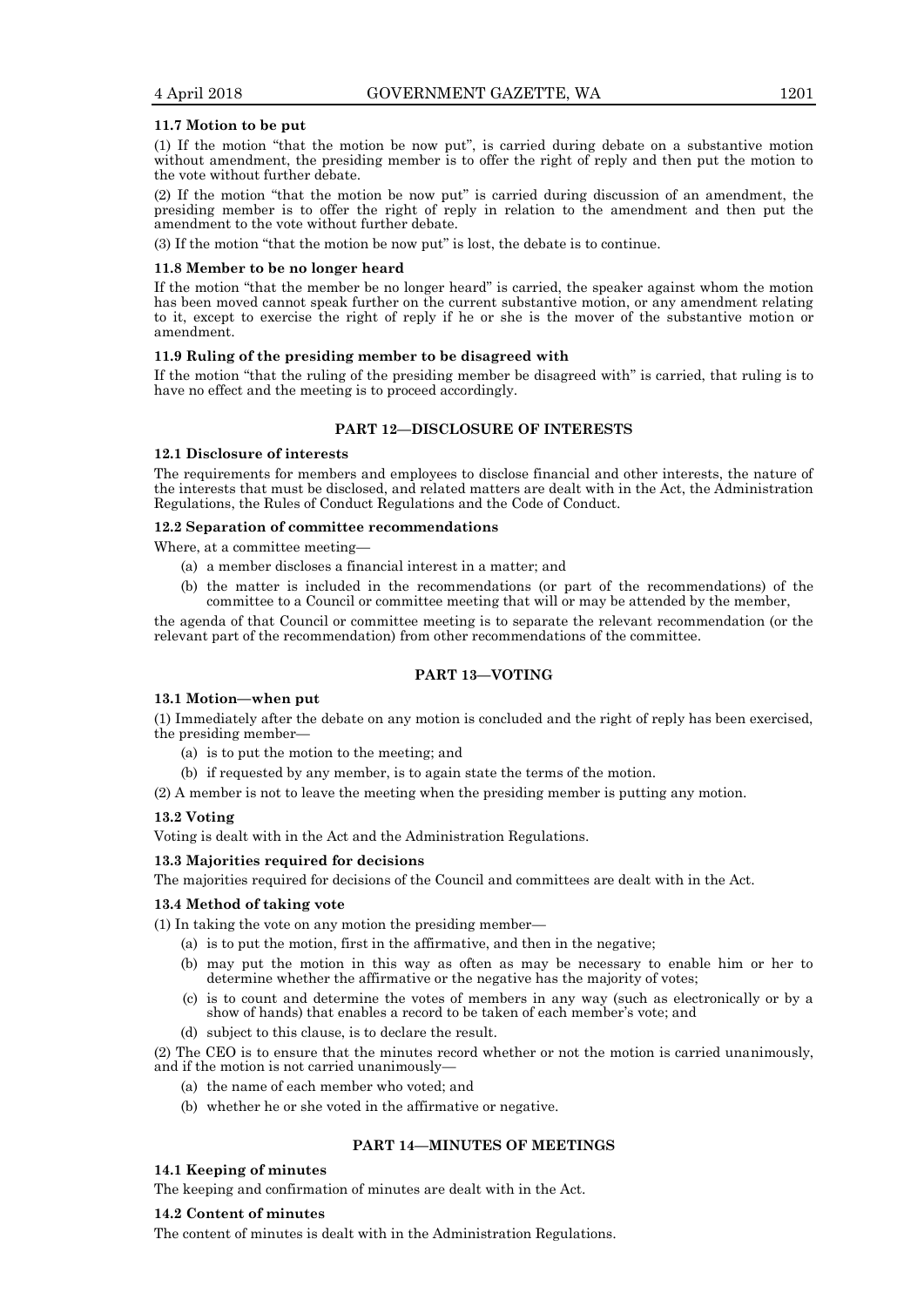## **14.3 Public inspection of unconfirmed minutes**

The public inspection of unconfirmed minutes is dealt with in the Administration Regulations.

## **14.4 Confirmation of minutes**

(1) If a member is dissatisfied with the accuracy of the draft minutes, he or she is to provide to the CEO a written copy of the alternative wording to amend the draft minutes no later than 3 clear business days before the meeting where the minutes are to be confirmed.

(2) At that meeting, during the item dealing with the confirmation of minutes, the member who provided the alternative wording—

- (a) is to state the item or items with which he or she is dissatisfied; and
- (b) is to propose a motion clearly outlining the alternative wording to amend the minutes.

## **PART 15—REVOKING OR CHANGING DECISIONS**

## **15.1 Requirements to revoke or change decisions**

The requirements to revoke or change a decision made at a meeting are dealt with in regulation 10 of the Administration Regulations.

## **PART 16—SUSPENSION OF STANDING ORDERS**

## **16.1 Suspension of standing orders**

(1) A member may at any time move that the operation of one or more of these standing orders be suspended.

(2) A motion under subclause (1) which is seconded and carried is to suspend the operation of the standing order or orders to which the motion relates for the duration of the meeting or such other part of the meeting specified in the motion, unless the meeting earlier resolves otherwise.

## **16.2 Where standing orders do not apply**

(1) In situations where—

- (a) one or more of these standing orders have been suspended; or
- (b) a matter is not regulated by the Act, the Administration Regulations or this local law, the presiding member is to decide questions relating to the conduct of the meeting.

(2) The decision of the presiding member under subclause (1) is final, except where a motion is moved and carried under clause 11.9.

## **PART 17—MEETINGS OF ELECTORS**

#### **17.1 Electors' general meetings**

Electors' general meetings are dealt with in the Act.

## **17.2 Matters for discussion at electors' general meetings**

The matters to be discussed at electors' general meetings are dealt with in the Administration Regulations.

#### **17.3 Electors' special meetings**

Electors' special meetings are dealt with in the Act.

#### **17.4 Requests for electors' special meetings**

Requests for electors' special meetings are dealt with in the Administration Regulations.

## **17.5 Convening electors' meetings**

Convening electors' meetings is dealt with in the Act.

## **17.6 Who presides at electors' meetings**

Who presides at electors' meetings is dealt with in the Act.

## **17.7 Procedure for electors' meetings**

(1) The procedure for electors' meetings is dealt with in the Act and the Administration Regulations.

(2) In exercising his or her discretion to determine the procedure to be followed at an electors' meeting, the presiding member is to have regard to this local law.

#### **17.8 Participation of non-electors**

A person who is not an elector of the City must not take part in any discussion at an electors' meeting unless the meeting, by resolution, permits the person do so.

#### **17.9 Voting at electors' meetings**

Voting at electors' meetings is dealt with in the Administration Regulations.

## **17.10 Minutes of electors' meetings**

Minutes of electors' meetings are dealt with in the Act.

## **17.11 Decisions made at electors' meetings**

Decisions made at electors' meetings are dealt with in the Act.